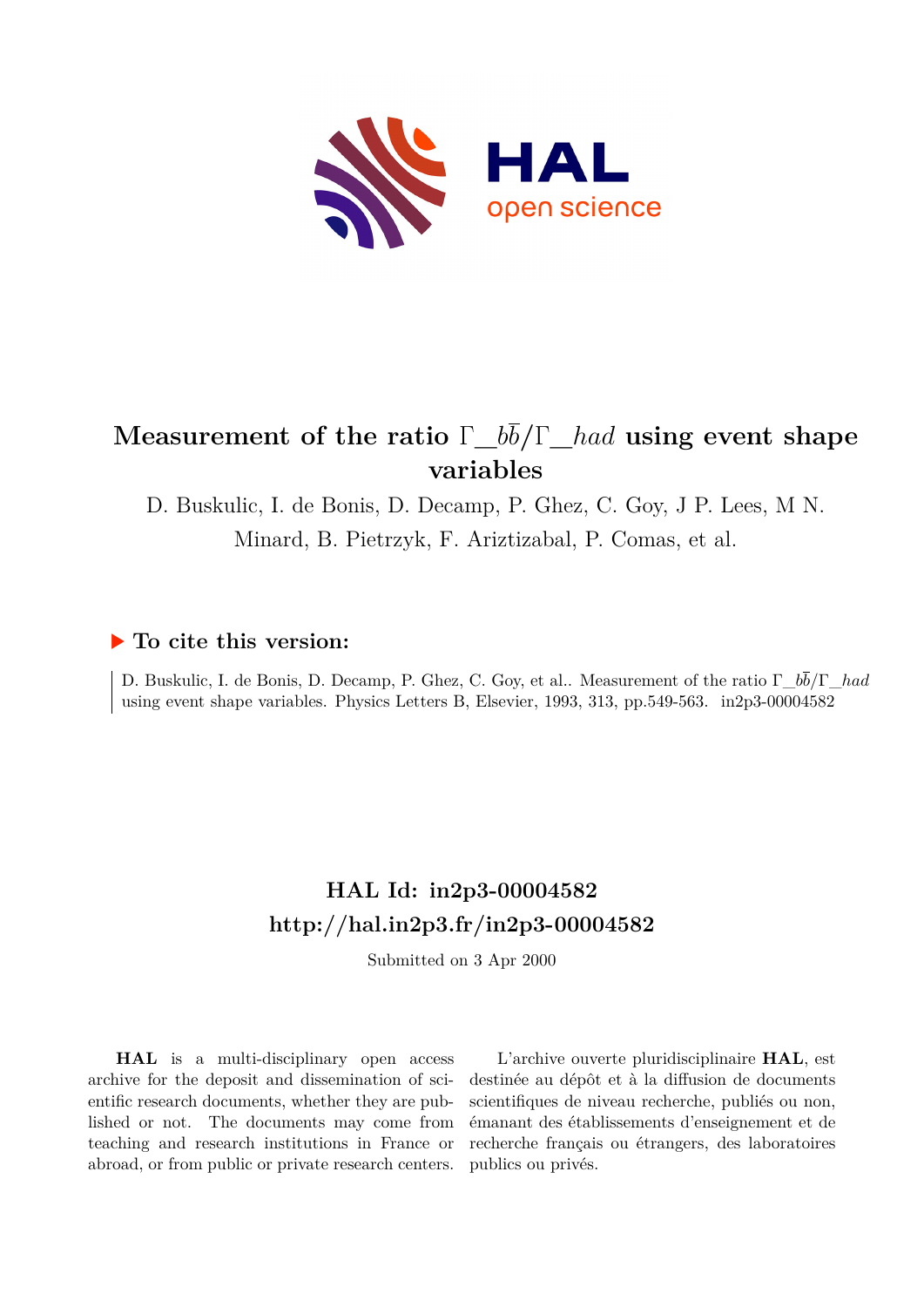CERN-PPE/93-113 5 July 1993

# $\frac{1}{100}$  between the Ratio below by  $\frac{1}{100}$  by  $\frac{1}{100}$  below  $\frac{1}{100}$ Event Shape Variables

The ALEPH Collaboration

#### Abstract

The branching fraction of  $Z \to b\overline{b}$  relative to all hadronic decays of the Z has been measured using event shape variables to preferentially select  $Z \rightarrow b\overline{b}$  events. The method chosen applies a combination of shape discriminators and the selection of high transverse momentum leptons to event hemispheres. From a sample of 440,000 hadronic Z decays collected with the ALEPH detector at LEP, the ratio  $\Gamma_{b\bar{b}}/\Gamma_{had} =$  $0.228 \pm 0.005(stat.) \pm 0.005(syst.)$  is measured.

Submitted to Physics Letters B

See the following pages for the list of authors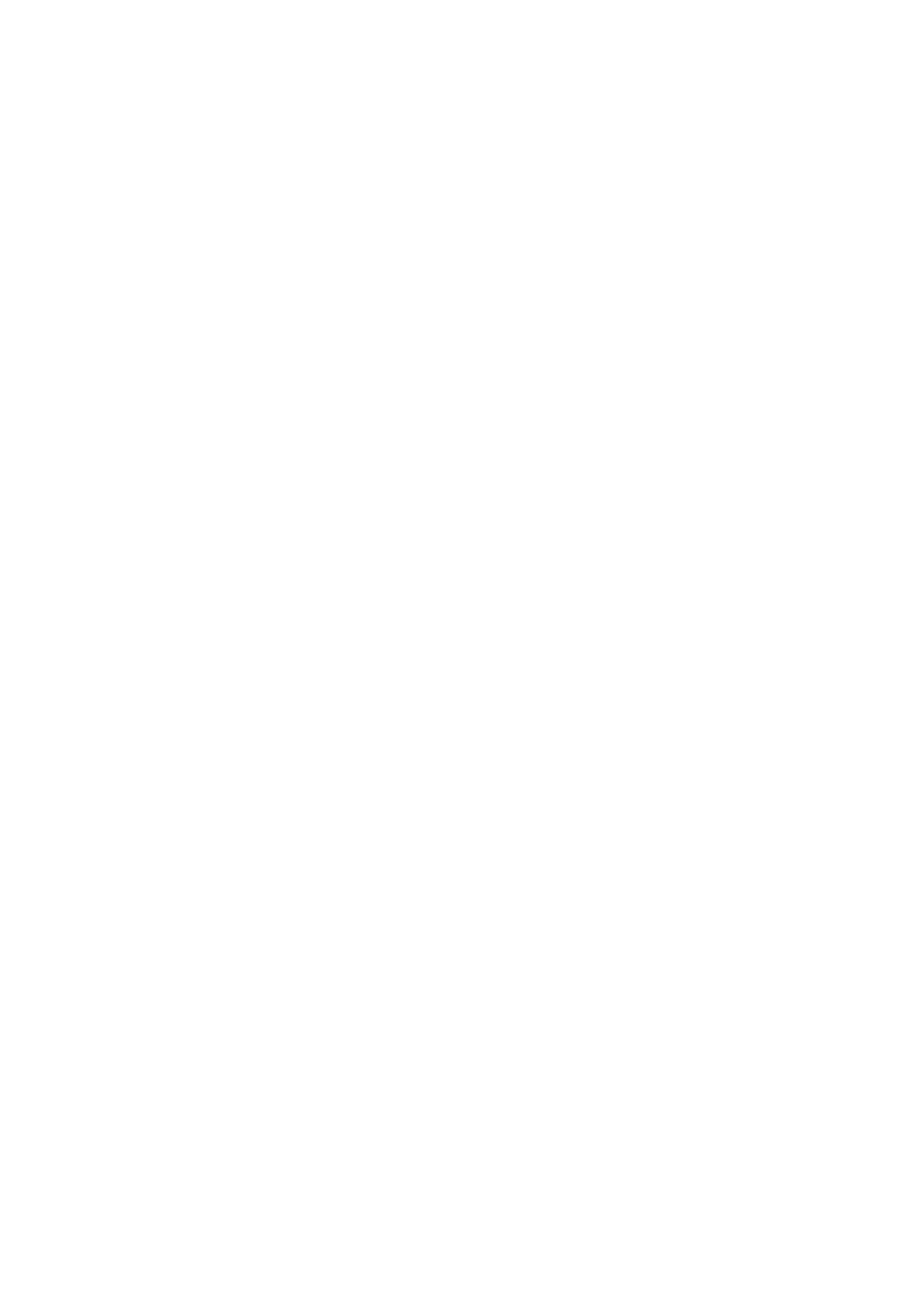#### The ALEPH Collaboration

- D. Buskulic, I. De Bonis, D. Decamp, P. Ghez, C. Goy, J.-P. Lees, M.-N. Minard, B. Pietrzyk Laboratoire de Physique des Particules (LAPP), IN2P3 -CNRS, 74019 Annecy-le-Vieux Cedex, France
- F. Ariztizabal, P. Comas, J.M. Crespo, M. Delfino, I. Efthymiopoulos, E. Fernandez, M. Fernandez-Bosman,
- V. Gaitan, Ll. Garrido, T. Mattison, A. Pacheco, C. Padilla, A. Pascual Institut de Fisica d'Altes Energies, Universitat Autonoma de Barcelona, 08193 Bellaterra (Barcelona),  $Span<sup>7</sup>$
- D. Creanza, M. de Palma, A. Farilla, G. Iaselli, G. Maggi, S. Natali, S. Nuzzo, M. Quattromini, A. Ranieri, G. Raso,
- F. Romano, F. Ruggieri, G. Selvaggi, L. Silvestris, P. Tempesta, G. Zito INFN Sezione di Bari e Dipartimento di Fisica dell' Universita, 70126 Bari, Italy
- Y. Chai, H. Hu, D. Huang, X. Huang, J. Lin, T. Wang, Y. Xie, D. Xu, R. Xu, J. Zhang, L. Zhang, W. Zhao Institute of High-Energy Physics, Academia Sinica, Beijing, The People's Republic of China<sup>8</sup>
- E. Blucher,<sup>22</sup> G. Bonvicini, J. Boudreau, D. Casper, H. Drevermann, R.W. Forty, G. Ganis, C. Gay, R. Hagelberg, J. Harvey, J. Hilgart,<sup>31</sup> R. Jacobsen, B. Jost, J. Knobloch, I. Lehraus, T. Lohse,<sup>27</sup> M. Maggi, C. Markou, M. Martinez, P. Mato, H. Meinhard, A. Minten, A. Miotto, R. Miquel, H.-G. Moser, P. Palazzi, J.R. Pater, J.A. Perlas, J.-F. Pusztaszeri, F. Ranjard, G. Redlinger,<sup>23</sup> L. Rolandi, J. Rothberg,<sup>2</sup> T. Ruan, M. Saich, D. Schlatter, M. Schmelling, F. Sefkow,<sup>6</sup> W. Tejessy, I.R. Tomalin, R. Veenhof, H. Wachsmuth, S. Wasserbaech,<sup>2</sup> W. Wiedenmann, T. Wildish, W. Witzeling, J. Wotschack

European Laboratory for Particle Physics (CERN), 1211 Geneva 23, Switzerland

- Z. Ajaltouni, F. Badaud, M. Bardadin-Otwinowska, R. El Fellous, A. Falvard, P. Gay, C. Guicheney, P. Henrard,
- J. Jousset, B. Michel, J-C. Montret, D. Pallin, P. Perret, F. Podlyski, J. Proriol, F. Prulhiere, F. Saadi Laboratoire de Physique Corpusculaire, Universite Blaise Pascal, INTP-CNRS, Clermont-Ferrand, 63177 Aubiere, France
- T. Fearnley, J.B. Hansen, J.D. Hansen, J.R. Hansen,<sup>1</sup> P.H. Hansen, R. Møllerud, B.S. Nilsson<sup>1</sup> Niels Bohr Institute, 2100 Copenhagen, Denmark<sup>9</sup>
- A. Kyriakis, E. Simopoulou, I. Siotis, A. Vayaki, K. Zachariadou Nuclear Research Center Demokritos (NRCD), Athens, Greece
- J. Badier, A. Blondel, G. Bonneaud, J.C. Brient, G. Fouque, S. Orteu, A. Rouge, M. Rumpf, R. Tanaka, M. Verderi, H. Videau

Laboratoire de Physique Nucleaire et des Hautes Energies, Ecole Polytechnique, IN<sup>-</sup>P<sup>-</sup>-CNRS, 91128 Palaiseau Cedex, France

D.J. Candlin, M.I. Parsons, E. Veitch

Department of Physics, University of Edinburgh, Edinburgh EH9 3JZ, United Kingdom<sup>10</sup>

E. Focardi, L. Moneta, G. Parrini

Dipartimento di Fisica, Universita di Firenze, INFN Sezione di Firenze, 50125 Firenze, Italy

M. Corden, C. Georgiopoulos, M. Ikeda, D. Levinthal<sup>15</sup> Supercomputer Computations Research Institute and Dept. of Physics, Florida State University, Tallahassee, FL 32306, USA 12;13;14

A. Antonelli, R. Baldini, G. Bencivenni, G. Bologna,<sup>4</sup> F. Bossi, P. Campana, G. Capon, F. Cerutti, V. Chiarella, B. D'Ettorre-Piazzoli,24 G. Felici, P. Laurelli, G. Mannocchi,5 F. Murtas, G.P. Murtas, L. Passalacqua, M. Pepe-Altarelli, P. Picchi4

Laboratori Nazionali dell'INFN (LNF-INFN), 00044 Frascati, Italy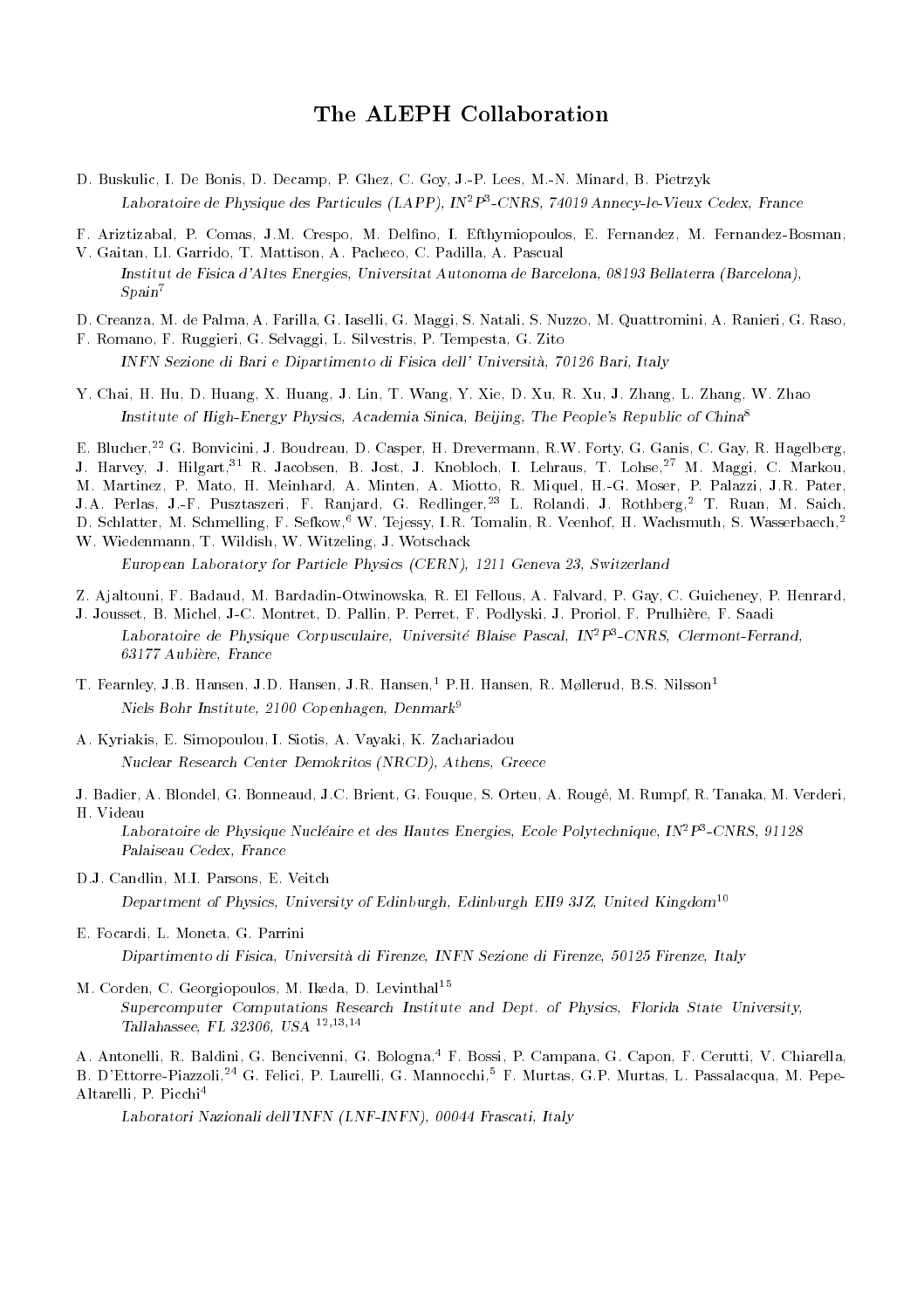P. Colrain, I. ten Have, J.G. Lynch, W. Maitland, W.T. Morton, C. Raine, P. Reeves, J.M. Scarr, K. Smith, M.G. Smith, A.S. Thompson, R.M. Turnbull

Department of Physics and Astronomy, University of Glasgow, Glasgow G12 8QQ, United Kingdom<sup>10</sup>

- B. Brandl, O. Braun, C. Geweniger, P. Hanke, V. Hepp, E.E. Kluge, Y. Maumary, A. Putzer, B. Rensch, A. Stahl,
- K. Tittel, M. Wunsch Institut für Hochenergiephysik, Universität Heidelberg, 6900 Heidelberg, Fed. Rep. of Germany<sup>16</sup>
- R. Beuselinck, D.M. Binnie, W. Cameron, M. Cattaneo, D.J. Colling, P.J. Dornan, A.M. Greene, J.F. Hassard, N.M. Lieske,<sup>29</sup> A. Moutoussi, J. Nash, S. Patton, D.G. Payne, M.J. Phillips, G. San Martin, J.K. Sedgbeer,
- A.G. Wright

Department of Physics, Imperial College, London SW7 2BZ, United Kingdom<sup>10</sup>

P. Girtler, D. Kuhn, G. Rudolph, R. Vogl

Institut fur Experimentalphysik, Universitat Innsbruck, 6020 Innsbruck, Austria<sup>18</sup>

C.K. Bowdery, T.J. Brodbeck, A.J. Finch, F. Foster, G. Hughes, D. Jackson, N.R. Keemer, M. Nuttall, A. Patel, T. Sloan, S.W. Snow, E.P. Whelan

Department of Physics, University of Lancaster, Lancaster LA1 4YB, United Kingdom<sup>10</sup>

- K. Kleinknecht, J. Raab, B. Renk, H.-G. Sander, H. Schmidt, F. Steeg, S.M. Walther, R. Wanke, B. Wolf Institut fur Physik, Universitat Mainz, 6500 Mainz, Fed. Rep. of Germany<sup>16</sup>
- A.M. Bencheikh, C. Benchouk, A. Bonissent, J. Carr, P. Coyle, J. Drinkard,3 F. Etienne, D. Nicod, S. Papalexiou,
- P. Payre, L. Roos, D. Rousseau, P. Schwemling, M. Talby Centre de Physique des Particules, Faculte des Sciences de Luminy, IN<sup>2</sup>P<sup>3</sup>-CNRS, 13288 Marseille,
- S. Adlung, R. Assmann, C. Bauer, W. Blum, D. Brown, P. Cattaneo,<sup>26</sup> B. Dehning, H. Dietl, F. Dydak,21 M. Frank,
- A.W. Halley, K. Jakobs, J. Lauber, G. Lutjens, G. Lutz, W. Manner, R. Richter, J. Schroder, A.S. Schwarz, R. Settles, H. Seywerd, U. Stierlin, U. Stiegler, R. St. Denis, G. Wolf

 $Max-Planck-Institut für Physik, Werner-Heisenberg-Institut, 8000 München, Fed. Rep. of Germany<sup>16</sup>$ 

- R. Alemany, J. Boucrot,<sup>1</sup> O. Callot, A. Cordier, M. Davier, L. Duflot, J.-F. Grivaz, Ph. Heusse, D.E. Jaffe, P. Janot, D.W. Kim,19 F. Le Diberder, J. Lefrancois, A.-M. Lutz, M.-H. Schune, J.-J. Veillet, I. Videau, Z. Zhang
- Laboratoire de l'Accélérateur Linéaire, Université de Paris-Sud, IN<sup>2</sup>P<sup>3</sup>-CNRS, 91405 Orsay Cedex, France
- D. Abbaneo, G. Bagliesi, G. Batignani, U. Bottigli, C. Bozzi, G. Calderini, M. Carpinelli, M.A. Ciocci, R. Dell'Orso, I. Ferrante, F. Fidecaro, L. Foa, F. Forti, A. Giassi, M.A. Giorgi, A. Gregorio, F. Ligabue, A. Lusiani, E.B. Mannelli, P.S. Marrocchesi, A. Messineo, F. Palla, G. Rizzo, G. Sanguinetti, P. Spagnolo, J. Steinberger, R. Tenchini, G. Tonelli,<sup>32</sup> G. Triggiani, C. Vannini, A. Venturi, P.G. Verdini, J. Walsh
- Dipartimento di Fisica dell'Universita, INFN Sezione di Pisa, e Scuola Normale Superiore, 56010 Pisa, Italy
- A.P. Betteridge, Y. Gao, M.G. Green, P.V. March, Ll.M. Mir, T. Medcalf, I.S. Quazi, J.A. Strong, L.R. West Department of Physics, Royal Holloway & Bedford New College, University of London, Surrey TW20 OEX, United Kingdom<sup>10</sup>
- D.R. Botterill, R.W. Clifft, T.R. Edgecock, S. Haywood, P.R. Norton, J.C. Thompson Particle Physics Dept., Rutherford Appleton Laboratory, Chilton, Didcot, Oxon OX11 OQX, United  $Kingdom^{10}$
- B. Bloch-Devaux, P. Colas, H. Duarte, S. Emery, W. Kozanecki, E. Lancon, M.C. Lemaire, E. Locci, B. Marx,
- P. Perez, J. Rander, J.-F. Renardy, A. Rosowsky, A. Roussarie, J.-P. Schuller, J. Schwindling, D. Si Mohand, B. Vallage

Service de Physique des Particules, DAPNIA, CE-Saclay, 91191 Gif-sur-Yvette Cedex, France<sup>17</sup>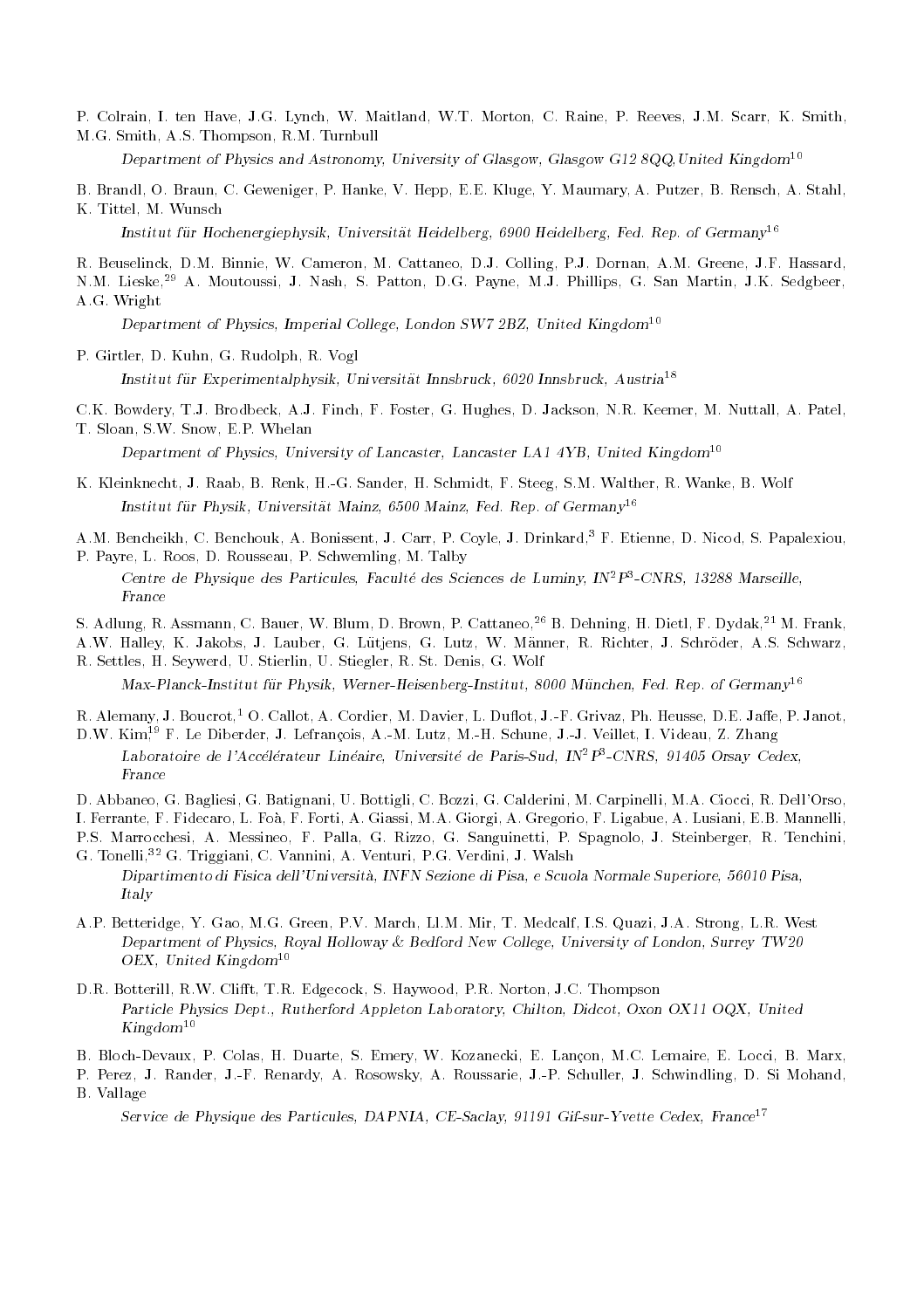Institute for Particle Physics, University of California at Santa Cruz, Santa Cruz, CA 95064, USA<sup>25</sup>

- J.G. Ashman, W. Babbage, C.N. Booth, C. Buttar, S. Cartwright, F. Combley, I. Dawson, L.F. Thompson Department of Physics, University of Sheffield, Sheffield S3 7RH, United Kingdom<sup>10</sup>
- E. Barberio, A. Bohrer, S. Brandt, G. Cowan, C. Grupen, G. Lutters, F. Rivera,30 U. Schafer, L. Smolik Fachbereich Physik, Universitat Siegen, 5900 Siegen, Fed. Rep. of Germany<sup>16</sup>

L. Bosisio, R. Della Marina, G. Giannini, B. Gobbo, F. Ragusa<sup>20</sup> Dipartimento di Fisica, Universita di Trieste e INFN Sezione di Trieste, 34127 Trieste, Italy

L. Bellantoni, W. Chen, J.S. Conway,<sup>28</sup> Z. Feng, D.P.S. Ferguson, Y.S. Gao, J. Grahl, J.L. Harton, O.J. Hayes III,

J.M. Nachtman, Y.B. Pan, Y. Saadi, M. Schmitt, I. Scott, V. Sharma, Z.H. Shi, J.D. Turk, A.M. Walsh, F.V. Weber,

Sau Lan Wu, X. Wu, M. Zheng, G. Zobernig

Department of Physics, University of Wisconsin, Madison, WI 53706, USA11

2Permanent address: University of Washington, Seattle, WA 98195, USA.

- 4Also Istituto di Fisica Generale, Universita di Torino, Torino, Italy.
- $5$ Also Istituto di Cosmo-Geofisica del C.N.R., Torino, Italy.
- $6N$ ow at DESY, Hamburg, Germany.
- 7Supported by CICYT, Spain.
- 8Supported by the National Science Foundation of China.
- 9Supported by the Danish Natural Science Research Council.
- 10Supported by the UK Science and Engineering Research Council.
- <sup>11</sup>Supported by the US Department of Energy, contract DE-AC02-76ER00881.
- <sup>12</sup>Supported by the US Department of Energy, contract DE-FG05-87ER40319.
- 13Supported by the NSF, contract PHY-8451274.
- 14Supported by the US Department of Energy, contract DE-FC05-85ER250000.
- 15Supported by SLOAN fellowship, contract BR 2703.
- $16$ Supported by the Bundesministerium für Forschung und Technologie, Fed. Rep. of Germany.
- <sup>17</sup>Supported by the Direction des Sciences de la Matière, C.E.A.
- <sup>18</sup>Supported by Fonds zur Förderung der wissenschaftlichen Forschung, Austria.
- 19Supported by the Korean Science and Engineering Foundation and Ministry of Education.
- 20Now at Dipartimento di Fisica, Universita di Milano, Milano, Italy.
- 21Also at CERN, PPE Division, 1211 Geneva 23, Switzerland.
- 22Now at University of Chicago, Chicago, IL 60637, U.S.A.
- 23Now at TRIUMF, Vancouver, B.C., Canada.
- 24Also at Universita di Napoli, Dipartimento di Scienze Fisiche, Napoli, Italy.
- 25Supported by the US Department of Energy, grant DE-FG03-92ER40689.
- 26Now at Universita di Pavia, Pavia, Italy.
- 27Now at Max-Planck-Institut f. Kernphysik, Heidelberg, Germany.
- 28Now at Rutgers University, Piscataway, NJ 08854, USA.
- 29Now at Oxford University, Oxford OX1 3RH, U.K.
- 30Partially supported by Colciencias, Colombia.
- 31Now at SSCL, Dallas 75237-3946, TX, U.S.A.
- 32Also at Istituto di Matematica e Fisica, Universita di Sassari, Sassari, Italy.

R.P. Johnson, A.M. Litke, G. Taylor, J. Wear

<sup>&</sup>lt;sup>1</sup>Now at CERN, PPE Division, 1211 Geneva 23, Switzerland.

<sup>3</sup>Now at University of California, Irvine, CA 92717, USA.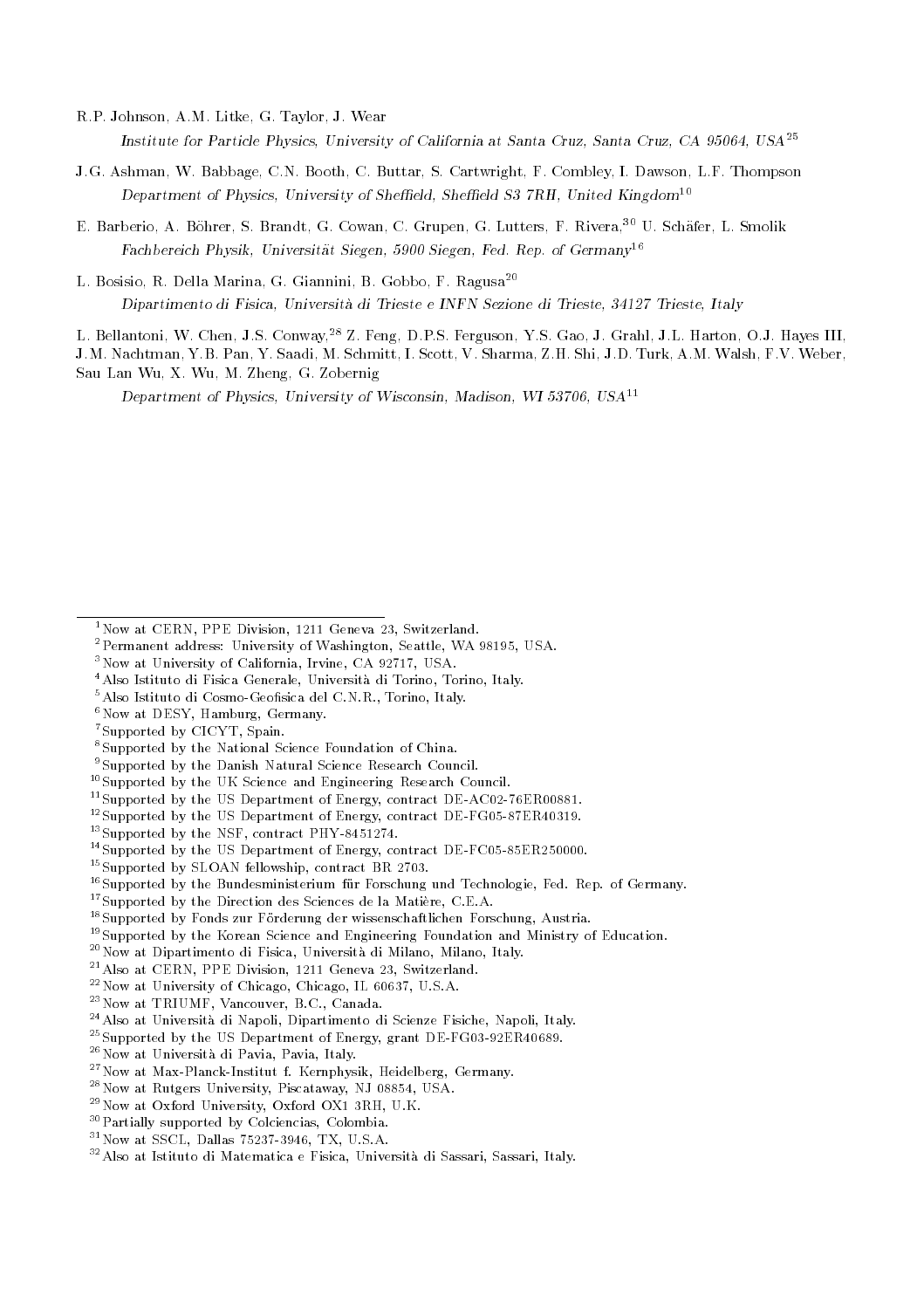## 1 Introduction

Within the Standard Model of electroweak interactions, radiative corrections introduce dependence on the unknown top quark mass,  $m_t$ , into calculations of the total and partial widths of the <sup>Z</sup> boson. Corrections to the <sup>Z</sup> self energy contribute to all the partial widths through the  $\Delta \rho$  parameter [1]. An additional correction modines the  $Z \rightarrow \omega$  vertex [2], so that a measurement or  $\Gamma_{bb}$  normalized to the total hadronic width  $\Gamma_{had}$  provides a constraint on  $m_t$  with different model-dependence to that obtained from  $\Delta \rho$ , and insensitive to QCD corrections. The prediction for the partial width ratio 1  $_{b\overline{b}}/1$   $_{had}$  varies by over 3% when  $m_t$  varies from 80 to 260 GeV/c ,  $^{-1}$ requiring a measurement at the level of 1% precision to set meaningful constraints on the top quark mass.

Most existing experimental results on  $\Gamma_{b\bar{b}}/\Gamma_{had}$  are based on the identification of the  $b$  by means of inclusive leptons  $[3]$ ,  $[4]$ ,  $[5]$ . The statistical accuracy of these methods is at present about 3.5% and is limited by the number of dilepton events. The systematic errors arise from uncertainties in semileptonic decay properties of Bhadrons: branching ratios, heavy quark fragmentation, and the shape of the lepton momentum spectrum.

An alternative approach can use all hadronic Z decays provided that the  $b\overline{b}$  events can be discriminated from the light quark events ( $u\bar{u}$ ,  $dd$ ,  $s\bar{s}$ ,  $c\bar{c}$ ) by exploiting differences in their topologies. Because of their large mass, <sup>b</sup> quarks lose less energy than lighter quarks due to gluon bremsstrahlung in the fragmentation and hadronization process. At LEP energies, B-hadrons produced in  $b\overline{b}$  events carry on average 70% of the beam energy, while D-hadrons from  $c\bar{c}$  events carry only 50%. The decay products of the massive B-hadrons are characterized, for example, by a higher sphericity [6]. This paper describes analyses which extract  $\Gamma_{b\bar{b}}/\Gamma_{had}$  from the data by enriching the sample in  $b\overline{b}$  events using estimators made up of combinations of topological variables. An analysis is presented, the `global event method', which uses a Neural Network to combine several full event shape variables and takes the efficiency of the discriminator for  $b\bar{b}$  and light quarks from Monte Carlo simulation. It is shown that this method is limited by the systematic errors on these efficiencies and a second method is introduced, the `hemisphere method '.Here the event is split into two hemispheres and both an event shape discriminator and a high  $p_{\perp}$  lepton tag are applied to each hemisphere to recognise  $b\overline{b}$  events. By comparing the rates of events singly or doubly tagged, the efficiencies of the tags can be obtained directly from the data. The Monte Carlo is then only needed for small corrections arising from the correlations between the tags, and the overall systematic error is reduced. This method has been applied using two different event shape discriminators, one based on a likelihood built with two variables and the other formed using several variables in a Neural Network. The results of each analysis are compared and combined.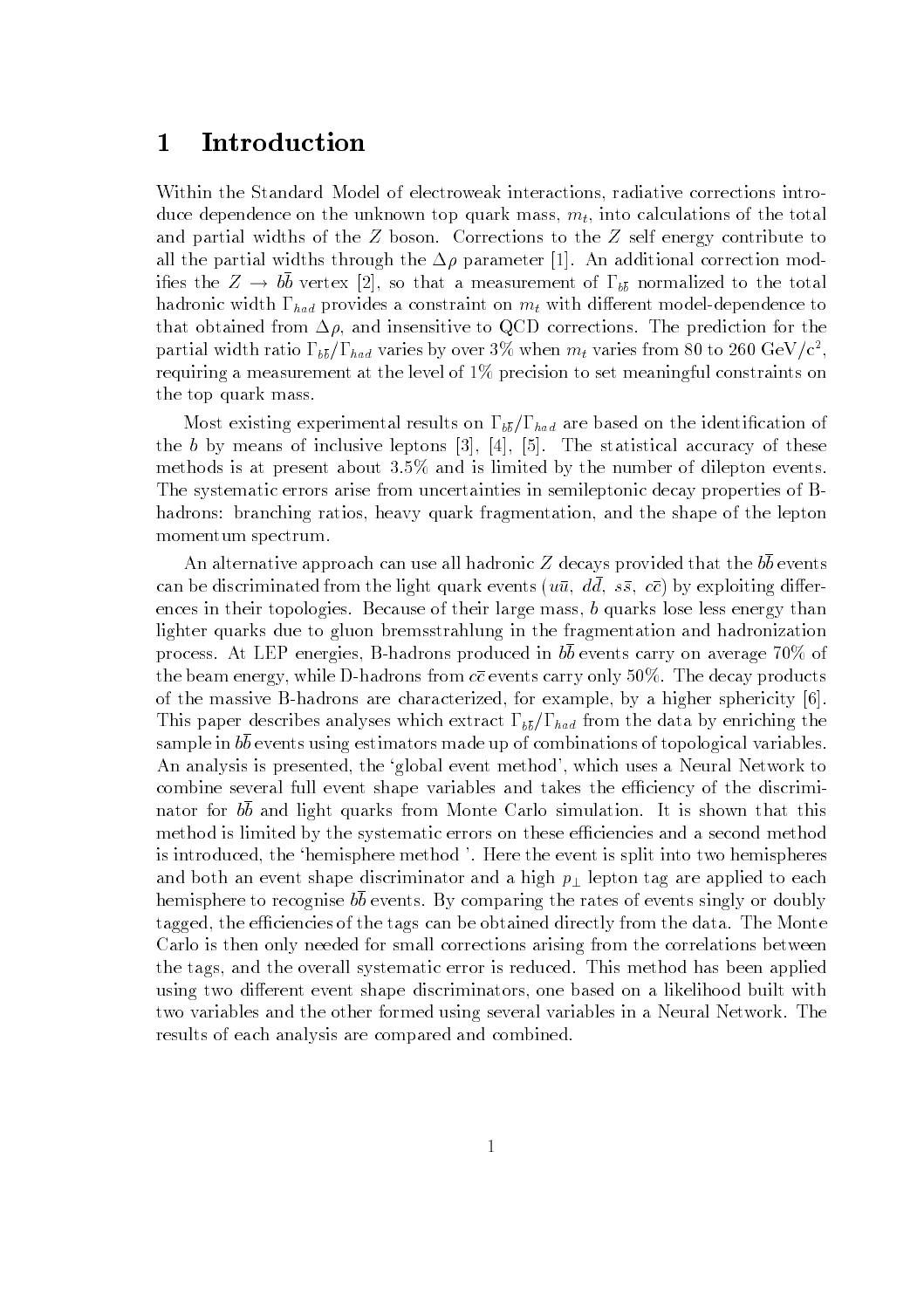### 2 The ALEPH detector and event selection

The ALEPH detector has been described in detail elsewhere [7]. Here only a brief description of the parts of the apparatus relevant for this analysis are given. Charged tracks are measured over the range  $|\cos \theta|$  < 0.966, where  $\theta$  is the polar angle, by an inner cylindrical drift chamber  $(ITC)$  and by a large cylindrical time projection chamber (TPC). These are immersed in a magnetic field of  $1.5$  T and together measure the momenta of charged particles with a resolution, determined from dimuon events, of  $\varrho p/p = p \cdot 0.0008(\text{GeV}/\text{C})$  . The TPC also provides up to 330 measurements of the specific ionization  $(dE/dx)$  of each charged track. For electrons in hadronic events, the  $dE/dx$  resolution obtained is 4.6% for 330 ionization samples. The electromagnetic calorimeter (ECAL) is used, together with the TPC, to identify electrons. The ECAL is a lead-proportional-tube calorimeter with cathode-pad readout which has a resolution for electromagnetic showers of  $\delta E/E = 0.18/\sqrt{E} + 0.01$ , with E in GeV. It covers the angular region  $|\cos \theta|$  < 0.98 and is finely segmented into projective towers. each subtending an angle of less than 1 by 1 , which are read out in three stacks corresponding to thicknesses of 4, 9 and 9 radiation lengths. Muons are identied by the hadron calorimeter (HCAL), which is composed of the iron of the magnet return yoke interleaved with 23 layers of streamer tubes, and the muon chambers, which consist of an additional 2 double layers of streamer tubes surrounding the calorimeter. The tubes of the HCAL have a pitch of 1 cm and measure, in two dimensions, tracks from penetrating particles within the angular range  $|\cos \theta|$  < 0.985. The muon chambers cover the same angular range as the HCAL and provide two three-dimensional coordinates for charged tracks which penetrate the 7.5 interaction lengths of material between the chambers and the interaction point.

The selection of hadronic events is based on charged tracks. A `good' charged track is defined as one that passes through a cylinder of 2 cm radius and 20 cm length around the interaction point, has at least four TPC coordinates, a polar angle between 18 and 162 , and a transverse momentum relative to the beam axis greater than 0.25 GeV/c. Each event is required to have at least 5 'good' charged tracks and the sum of the energies of these tracks must be greater than 10% of the center-ofmass energy. From the data taken in 1990 and 1991 a total of 437,600 events pass the selection.

Further event selections are applied for each of the analyses. First an event axis is defined for each event using all 'good' charged and neutral energy flow objects defined as in reference [8]. In the analyses using Neural Networks this axis is taken as the thrust axis and is required to lie between  $30^{\circ}$  and  $150^{\circ}$  of the beam axis. For the two variable analysis the axis is taken from the inertial matrix defined in section 3.2 and is required to lie between  $32^{\circ}$  and  $148^{\circ}$  of the beam axis. The jets of an event are reconstructed with the scaled-invariant-mass clustering algorithm [9].

For the Neural Network analyses, a further cut is imposed, requiring that the most energetic jet of the event must have at least four charged tracks or neutral energy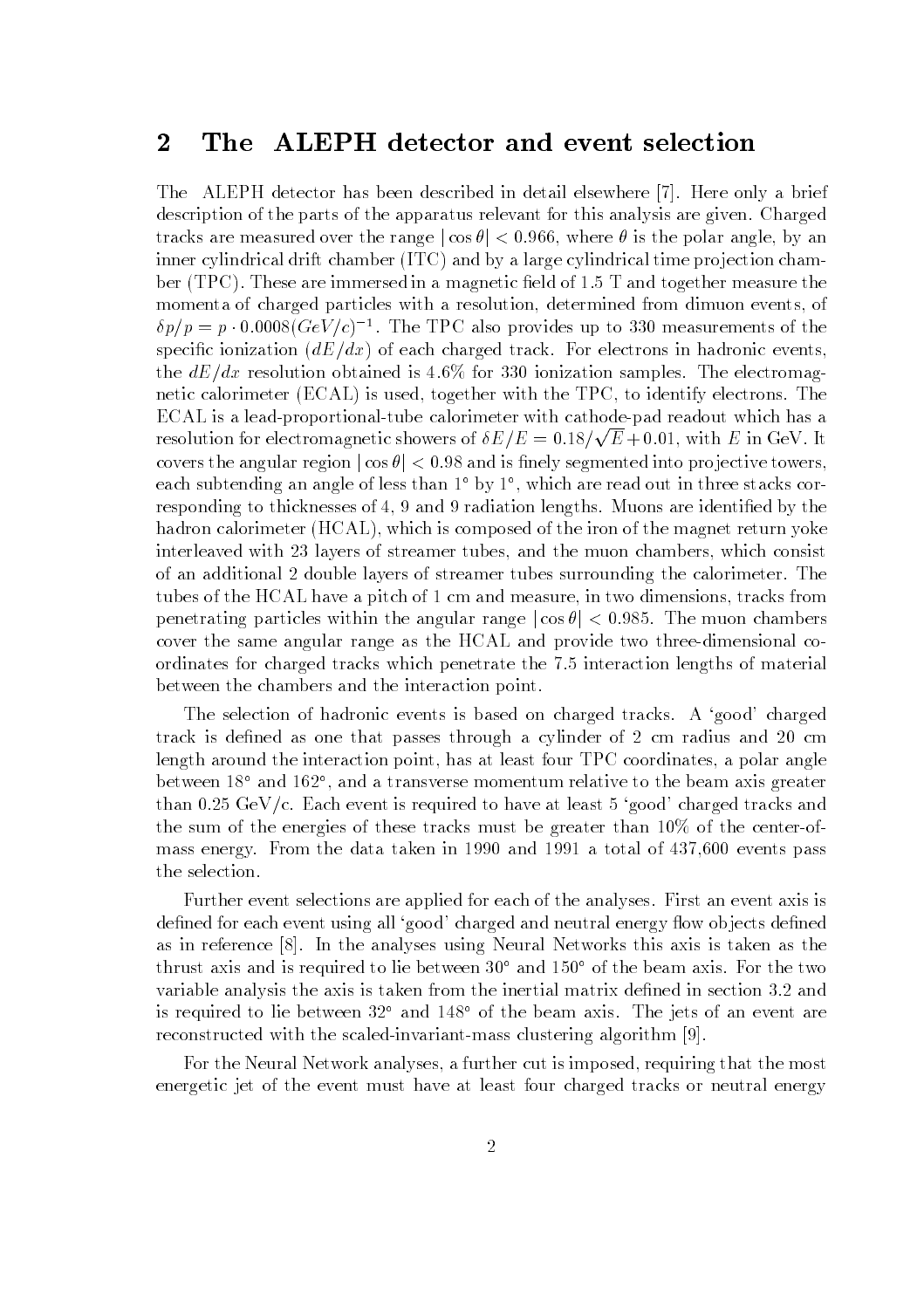flow objects associated to it. After these extra cuts the selection efficiencies for the Neural Network and two variable analyses are about 80%, and the backgrounds from  $\tau\bar{\tau}$  and two-photon events are  $< 0.3\%$  altogether.

The Monte Carlo simulations described in this paper use the standard ALEPH event generator HVFL which is based on DYMU and JETSET 7.3 [10].

## 3 Event shape discriminators

#### 3.1Neural Network Tag

Two Neural Networks with different input variables are used for the global event shape analysis and for the hemisphere analysis. In the appendix definitions are given for the variables used as input to the two networks. These are a subsample of a larger set of variables which are discussed in detail in [11]. The quantities used were selected by applying appropriate  $F$ -Tests [12], taking into account the correlation between the variables. For the hemisphere analysis, the observables fed to the network are computed for each hemisphere and have been chosen with the intention of reducing the correlations between the two halves of the event.

In the two analyses, 9 variables are used as inputs of a feed-forward four layer Neural Network, the structure of which is the following: one input layer with 9 neurons, two hidden layers with 9 and 6 neurons respectively, and one final layer with 1 neuron giving the output of the network. The number of hidden layers and the number of neurons per layer have been chosen to optimize the separation between b and non-b events. Each neuron of a given layer is connected to all the neurons of the following layer. To each connection is associated a weight <sup>W</sup> which is determined during the learning phase. More technical details can be found in [11].

For the training of the two networks, 9000  $b\bar{b}$ , 9000  $c\bar{c}$  and 9000  $u\bar{u}$ ,  $d\bar{d}$ ,  $s\bar{s}$  simulated events were used. One event of each class is presented to the network. The obtained output is then compared to the desired value (1 for  $b\bar{b}$  events and 0 otherwise) and the recalculation of the weights  $W$  is made accordingly, after one exposure of an event of each class, by using a gradient descent method with backpropagation of the errors [11].

Checks have been made that the relative fractions of b and  $udsc$  quarks in the learning set and the order in which each class of events is presented do not bias the result of the training. The efficiency of the algorithm has been estimated with a sample of about 200,000 simulated hadronic  $Z$  decays, different from those of the learning sample. For each  $q\bar{q}$  event the discriminator output obtained with the Neural Network has been computed. Cuts on this discriminator output provide enriched samples in bb events. For instance, a b-purity of  $52\%$  for the event tag and of  $36\%$  for the hemisphere tag can be obtained for a b-efficiency of  $75\%$ .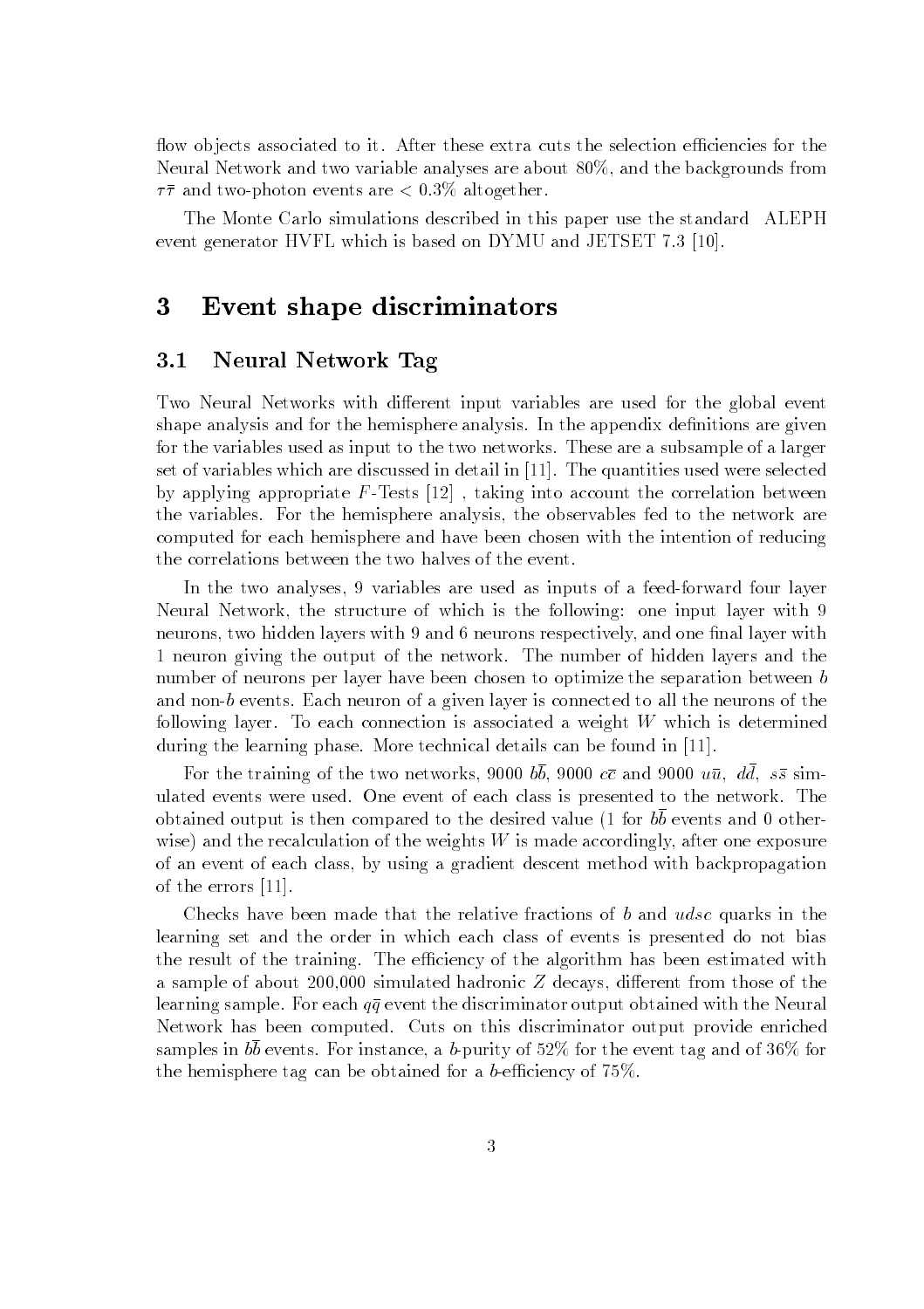#### 3.2Two variable tag

For the two variable double tag method two additional hemisphere shape variables have been defined. The variables are computed taking all selected neutral and charged tracks as the particles of the event. The event axis for this analysis is obtained from an inertial matrix defined by:

$$
\lambda_{ij} = \sum_{m=1}^n \frac{-p_m^i p_m^j}{|\vec{p}_m|},
$$

and

$$
\lambda_{kk} = \sum_{m=1}^{n} \frac{(p_m^i)^2 + (p_m^j)^2}{|\vec{p}_m|}, k \neq i, j,
$$

where  $p_m^i$  is the *i*th component of the momentum vector of the *m*th particle, and *i*, *j*, *k* run over the three Cartesian coordinates. The first eigenvector of this matrix filled with all particles in the event is taken as the event axis for this analysis (omitting the  $|\vec{p}_m|$  in the denominator of the entries would give the sphericity axis). Each event is divided into hemispheres using the plane perpendicular to the event axis, and a hemisphere axis is calculated in the same way as the event axis, but using only tracks in the same hemisphere. Then, aiming to reduce the correlations between the hemispheres, only particles with momenta making an angle of less than 45<sup>°</sup> with the hemisphere axis are used to calculate the variables.

The two shape variables were computed separately for each hemisphere using the momenta of the particles boosted into the rest frame dened by the sum of the momenta of all selected particles in that hemisphere. Although b jets have on average a similar mass to light quark jets, the total momentum in the center of mass frame of the jet is on average more uniformly distributed among the constituents. Therefore one of the quantities used is the 'moment of inertia', defined as the first eigenvalue of the inertial matrix for each hemisphere, normalized to the sum of all three eigenvalues. This is related to boosted sphericity but is obtained with variable boost, and is weighted linearly rather than quadratically in momentum. The distribution of this quantity is shown in figure 1a for simulated  $b, c$  and light quarks events. The second variable used is the `lateral mass', which is intended to distinguish between products of gluon bremsstrahlung and decay products in the final state from their direction relative to the boost of the jet. It is defined as the sum of the boosted momenta of those particles in the hemisphere that make an angle with the hemisphere axis such that  $|cos\theta| < .75$ . The distributions of lateral mass for different species in Monte Carlo data are shown in figure 1b. To combine the two variables into a single estimator the likelihood that a hemisphere with a given lateral mass and moment of inertia was due to a  $Z \to b\bar{b}$  event was determined using the Monte Carlo simulation. For the cut of  $0.28$  on this likelihood chosen for the hemisphere analysis described later, the b tag efficiency is 73% with a b purity of  $36\%$ .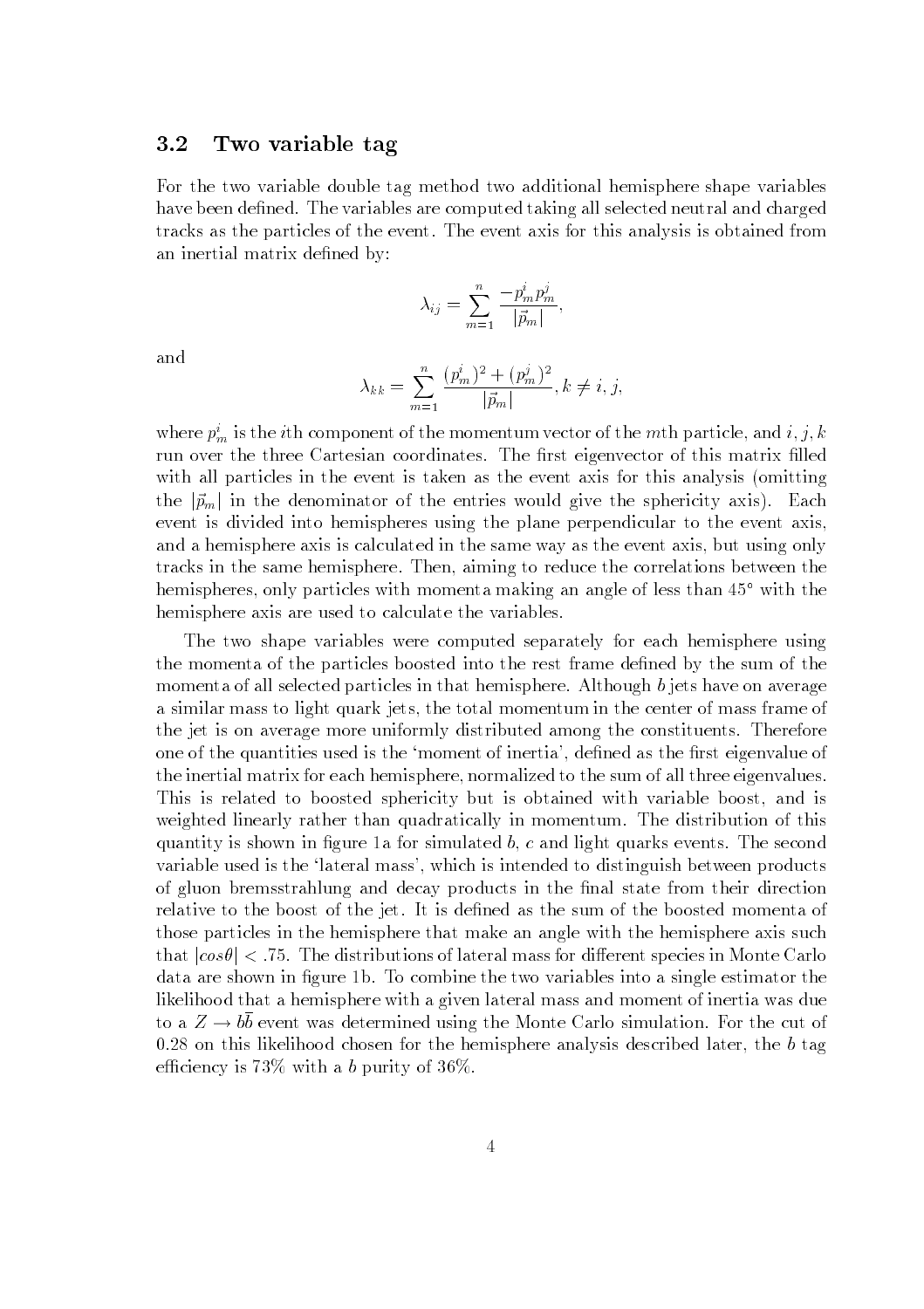## 4 The High  $p_\perp$  Lepton Tag

The hemisphere method uses a high  $p_{\perp}$  lepton tag to measure the efficiency of the event shape discriminators. Leptons are identied using standard ALEPH algorithms [13]. Muons and electrons are both required to have momenta greater than 3 GeV/c. The same methods as described in reference [13] are used to reject photon conversions and Dalitz pairs. The lepton is assigned to one of the two hemispheres of the event using the appropriate event axis defined above. A lepton is only used if it is assigned to a jet with at least two additional particles, and the lepton transverse momentum is calculated relative to the jet's momentum after first subtracting the lepton momentum from that of the jet. Any hemisphere containing at least one lepton with transverse momentum greater than  $1.25 \text{ GeV/c}$  is used in the lepton sample.

For the hemisphere double tag method, knowledge is needed of the hemisphere b-purity in the lepton sample,  $f_b^- = N_b/(N_b + N_c + N_{uds})$ , where  $N_b$ ,  $N_c$  and  $N_{uds}$ are the number of hemispheres containing a high  $p_{\perp}$  repton candidate from bo, cc and light quark events. The contributions from  $b\overline{b}$  and  $c\overline{c}$  events are experimentally determined on the basis of a global fit to the  $p$  and  $p_{\perp}$  spectra of single and dilepton events [4], extracting  $\Gamma_{b\bar{b}}/\Gamma_{had}$ ,  $\Gamma_{c\bar{c}}/\Gamma_{had}$ ,  $BR(b \to l)$ ,  $BR(b \to c \to l)$  and the b and c-fragmentation parameters. Once the parameters are known on the basis of the full  $p_{\perp}$  analysis, the contributions of the various lepton sources can then be computed in any restricted  $p_{\perp}$  region.

The dominant systematic uncertainties in  $f_b$  come from the modelling of b and c semileptonic decays. For primary b decays two models, ACCMM [14] and ISGW [15] are used which fit the available lepton spectra for B's from  $\Upsilon(4S)$  decay. They differ in the relative hardness of the spectra and the systematic uncertainty is taken as half the purity difference obtained with the two models. For the shape of the  $c \rightarrow l$  spectrum, half of the difference between the DELCO results at the  $\psi''$  and the predictions of JETSET are taken. Modelling of the  $b \to c \to l$  spectrum is more complex as fewer data are available. Conservatively the total difference between the JETSET values and JETSET suitably modified with the  $c \rightarrow l$  corrections is used for the error. This leads to a contribution to the systematic error of  $0.47\%$ ; lepton identification efficiencies and backgrounds (evaluated from the data) bring the total systematic error to 0.55%. The statistical error on  $J_b$  is that of the int, taking into account the correlations between the different parameters. For the chosen cut,  $p_{\perp} > 1.25 \text{ GeV/c}$ , the purity of the lepton sample is:

$$
f_b^L = 0.8829 \pm 0.0050(stat.) \pm 0.0055(syst.). \tag{1}
$$

The analysis used to obtain this purity also gives a measurement of  $\Gamma_{b\bar{b}}/\Gamma_{had}$ and will some best  $p$  in detail so a correlation between the value  $\alpha$  and value  $\alpha$ obtained from this in and  $J_b$  is taken into account and contributes  $\pm 0.21\%$  to the statistical error on  $\mu$  .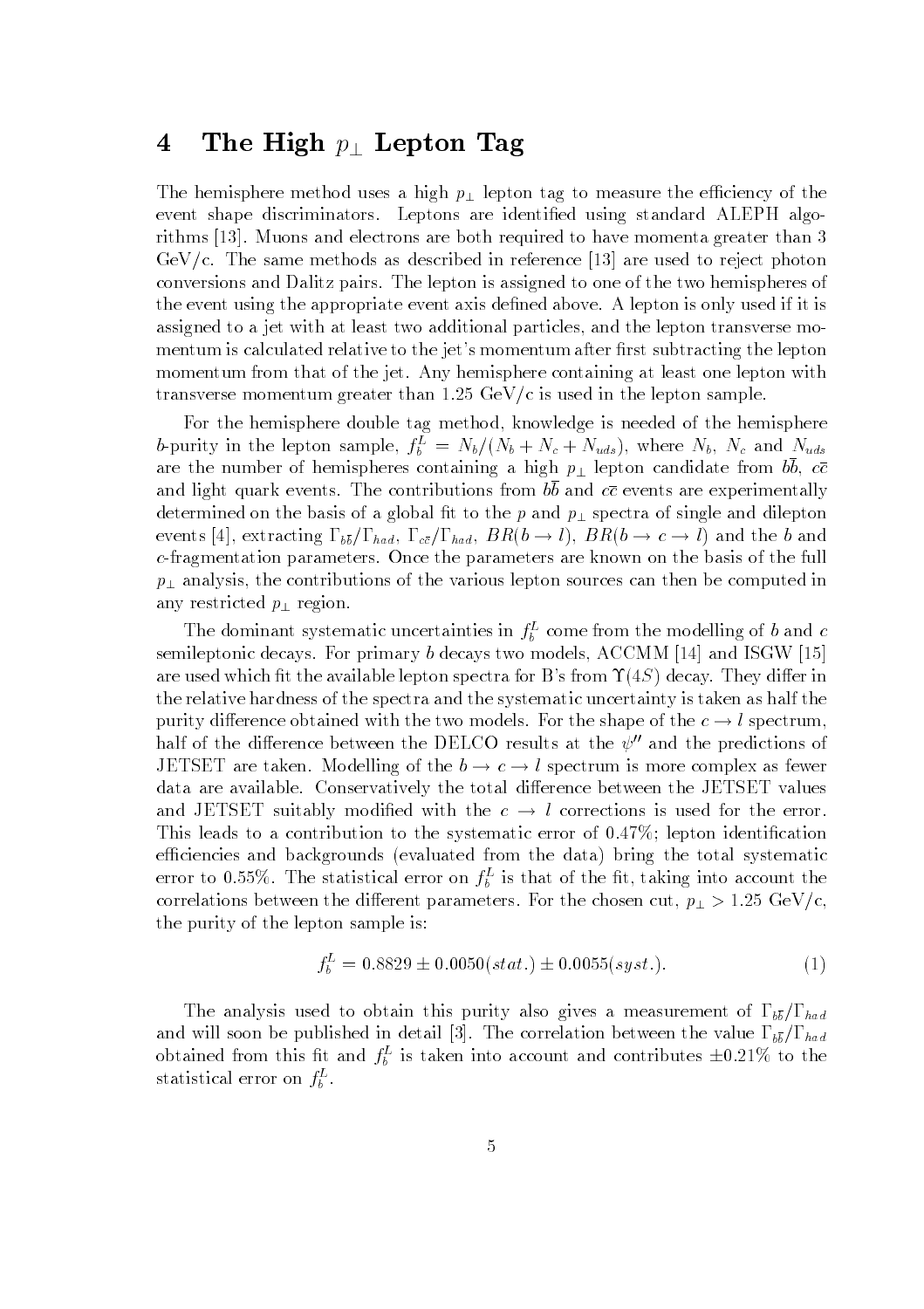# $\frac{1}{2}$  =  $\frac{1}{2}$  =  $\frac{1}{2}$  =  $\frac{1}{2}$  =  $\frac{1}{2}$  =  $\frac{1}{2}$  =  $\frac{1}{2}$  =  $\frac{1}{2}$  =  $\frac{1}{2}$  =  $\frac{1}{2}$  =  $\frac{1}{2}$  =  $\frac{1}{2}$  =  $\frac{1}{2}$  =  $\frac{1}{2}$  =  $\frac{1}{2}$  =  $\frac{1}{2}$  =  $\frac{1}{2}$  =  $\frac{1}{2}$  =  $\frac{1$

#### 5.1The global event method

A conventional method to measure the <sup>b</sup> fraction in hadronic events is based on global event shape analysis [16]. This is statistically powerful but the systematic uncertainty is large due to a strong dependence on fragmentation. A similar analysis has been performed using Neural Network techniques and is described in the following.

The shape of the discriminator output for <sup>b</sup> and light quark events are parametrized by using a large sample of simulated events. These functions  $\mathcal{F}_b$  and  $\mathcal{F}_{udsc}$  are normalized and the Neural Network output corresponding to the data,  $\mathcal{F}_{data}$ , is fitted according to the formula:

$$
\mathcal{F}_{data} = N_b \mathcal{F}_b + (N_{had.} - N_b) \mathcal{F}_{udsc}
$$
\n
$$
\tag{2}
$$

where  $N_{had.}$  is the number of hadronic events and  $N_b$  is the free parameter of the fit. Fig. 2 shows the shape of the discriminator output of Neural Network obtained for data and Monte Carlo. The Monte Carlo gives a good description of the data. The resulting fitted value is:

$$
\Gamma_{b\overline{b}}/\Gamma_{had} = N_b/N_{had.} = 0.214 \pm 0.002(stat.).
$$

This result has been obtained by using the average values  $\langle X_b \rangle = 0.719 \pm 0.012$ and  $\langle X_c \rangle = 0.495 \pm 0.011$  [17, 18], where  $X_b$  and  $X_c$  are defined to be the ratio of the  $B$ - and  $D$ -hadron energy to the beam energy.

| Source                           | parameter variation       | Effect on $\Gamma_{b\overline{b}}/\Gamma_{had}$ |
|----------------------------------|---------------------------|-------------------------------------------------|
| $\langle X_b \rangle$            | $0.707 - 0.731$           | $\pm 0.0031$                                    |
| $\langle X_c \rangle$            | $0.484 - 0.506$           | $\pm 0.0020$                                    |
| $\Gamma_{c\bar{c}}/\Gamma_{had}$ | $0.15 - 0.19$             | $\pm 0.0016$                                    |
| $\Lambda_{LLA}$                  | $0.28 - 0.35 \text{ GeV}$ | $\pm 0.0057$                                    |
| $M_{min}$                        | $1.0 - 1.8 \text{ GeV}$   | $\pm 0.0027$                                    |
| $\sigma_{\perp}$                 | $0.34 - 0.38 \text{ GeV}$ | $\pm 0.0016$                                    |
| $\boldsymbol{b}$                 | $0.80 - 1.00 \ GeV^{-2}$  | $\pm 0.0045$                                    |
| s/u                              | $0.20 - 0.40$             | $\pm 0.0015$                                    |
| $V/(V+P)$                        | $0.25 - 0.80$             | $\pm 0.0028$                                    |
| MC statistics                    |                           | $\pm 0.0022$                                    |
| <b>HERWIG</b>                    |                           | $\pm 0.0077$                                    |
| Total                            |                           | $\pm 0.0124$                                    |

Table 1: Sources of systematic errors and their contributions to the error on  $\Gamma_{b\overline{b}}/\Gamma_{had}$ .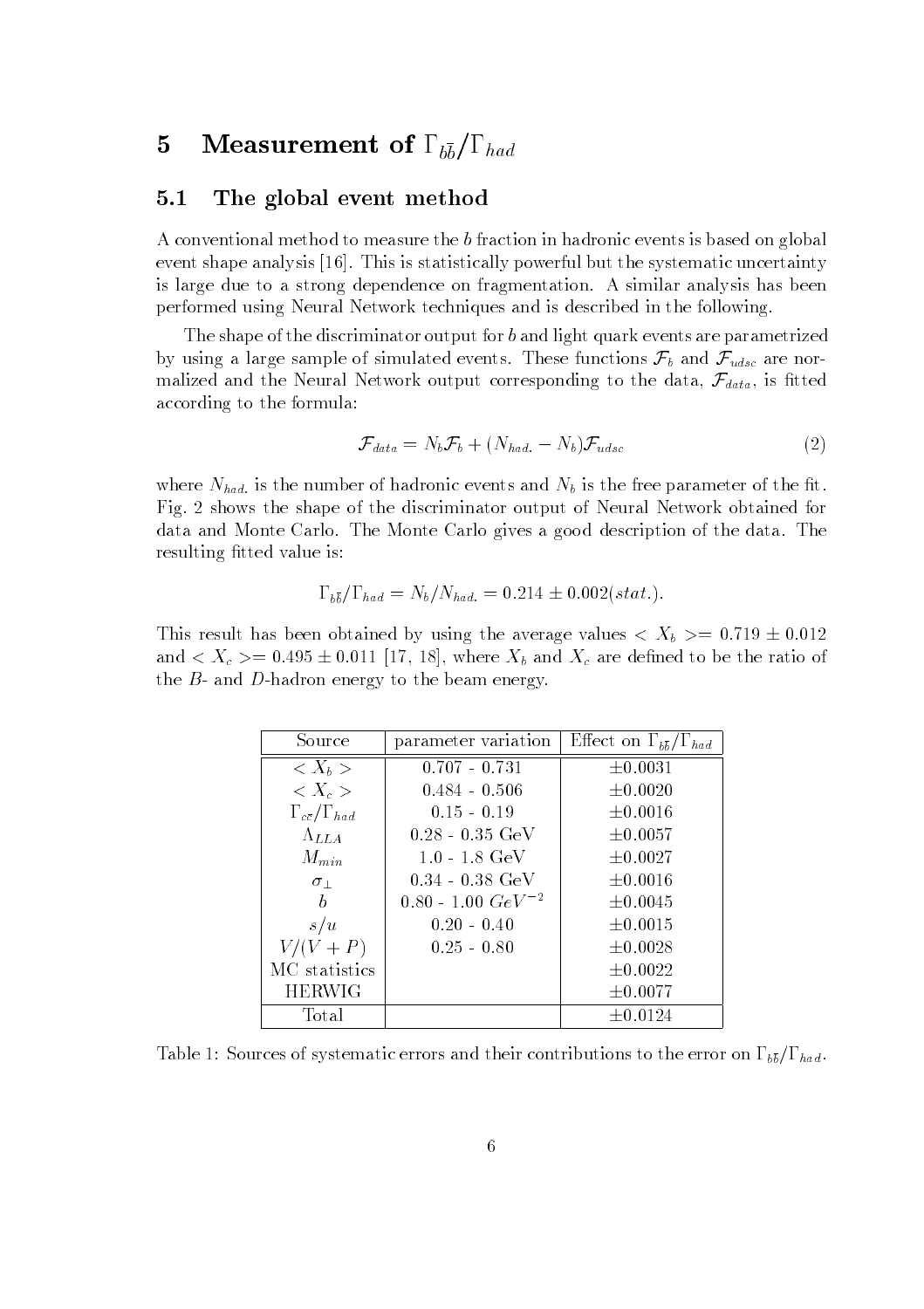Systematic errors are determined by varying the heavy quark fragmentation parameters, the  $c\bar{c}$  partial width, QCD parameters  $\Lambda_{LLA}$ ,  $M_{min}$ ,  $\sigma_{\perp}$  and b, within their errors [20], and the JETSET parameters  $s/u$  and  $V/(V + P)$  as described in [21]  $\cdot$ . The influence of the QCD parameters has been studied by varying each parameter in turn by twice its error and determining the new central values of the three others as explained in [20]. It has been veried that the extraction of the QCD parameters in the is not sensitive to large variations of boundary  $\mathcal{O}(h)$  is not and the sensitive does not be and therefore does not be an and the sensitive does not be an and the sensitive does not be an and the sensitive does no constitute a bias for this analysis. These contributions to the systematic error are shown in table 1. The analysis was repeated using the HERWIG Monte-Carlo and the difference was taken as a systematic error.

Adding the systematic errors in quadrature the result of this global event analysis is:

 $\Gamma_{b\overline{b}}/\Gamma_{had} = 0.214 \pm 0.002(stat.) \pm 0.012(syst.).$ 

This result is statistically powerful, but relies on Monte Carlo simulation to describe the shape of b and  $udsc$  quark events and therefore results in large and uncertain systematic errors. A new method has therefore been developed which is less model dependent.

#### 5.2The hemisphere method

This new analysis has been performed with both the Neural Network and the two variable event shape discriminators. The events are split into two hemispheres according to the plane perpendicular to the event axis and the event shape discriminators and the high  $p_{\perp}$  lepton discriminators are applied to each hemisphere.

For a given cut on the event shape discriminator, 3 samples are defined: a class of hemispheres satisfying the cut ('tagged hemispheres'), a class where both hemispheres of an event satisfy the cut (`double tagged events') and a class of events tagged by a high  $p_{\perp}$  lepton on one side and the event shape discriminator on the other side ('single tagged high  $p_{\perp}$  leptons'). Then it is possible to extract from the data the efficiencies of the event shape tag,  $\epsilon_b$  and  $\epsilon_{udsc}$  for b and udsc hemispheres, and the fraction of bo events in the hadronic sample,  $f<sub>b</sub>$ . This is achieved by solving the following system of equations,

$$
\begin{cases}\nN^{ST}/2N_{had} = f_b \epsilon_b + (1 - f_b) \epsilon_{udsc} \\
N^{DT}/N_{had.} = f_b \epsilon_b^2 (1 + C_b^D) + (1 - f_b) \epsilon_{udsc}^2 (1 + C_{udsc}^D + K_{udsc}^D) \\
N_{lept.}^{ST}/N_{lept.} = f_b^L \epsilon_b (1 + C_b^L) + (1 - f_b^L) \epsilon_{udsc} (1 + C_{udsc}^L + K_{udsc}^L)\n\end{cases}
$$
\n(3)

where:

 $\dagger \Lambda_{LLA}$  is the QCD scale parameter used in running  $\alpha_s$ ,  $M_{min}$  is the mass cutoff below which the partons of the parton shower are not assumed to radiate,  $v_{\perp}$  is the width of the Gaussian transverse momentum distributions of primary hadrons and <sup>b</sup> is the parameter of the symmetric Lund fragmentation function;  $s/\mu$  is the relative probability to create an  $s\bar s$  pair from the vacuum compared to uu pairs and  $V / (V + I)$  is the ratio or vector to vector plus pseudoscalar mesons.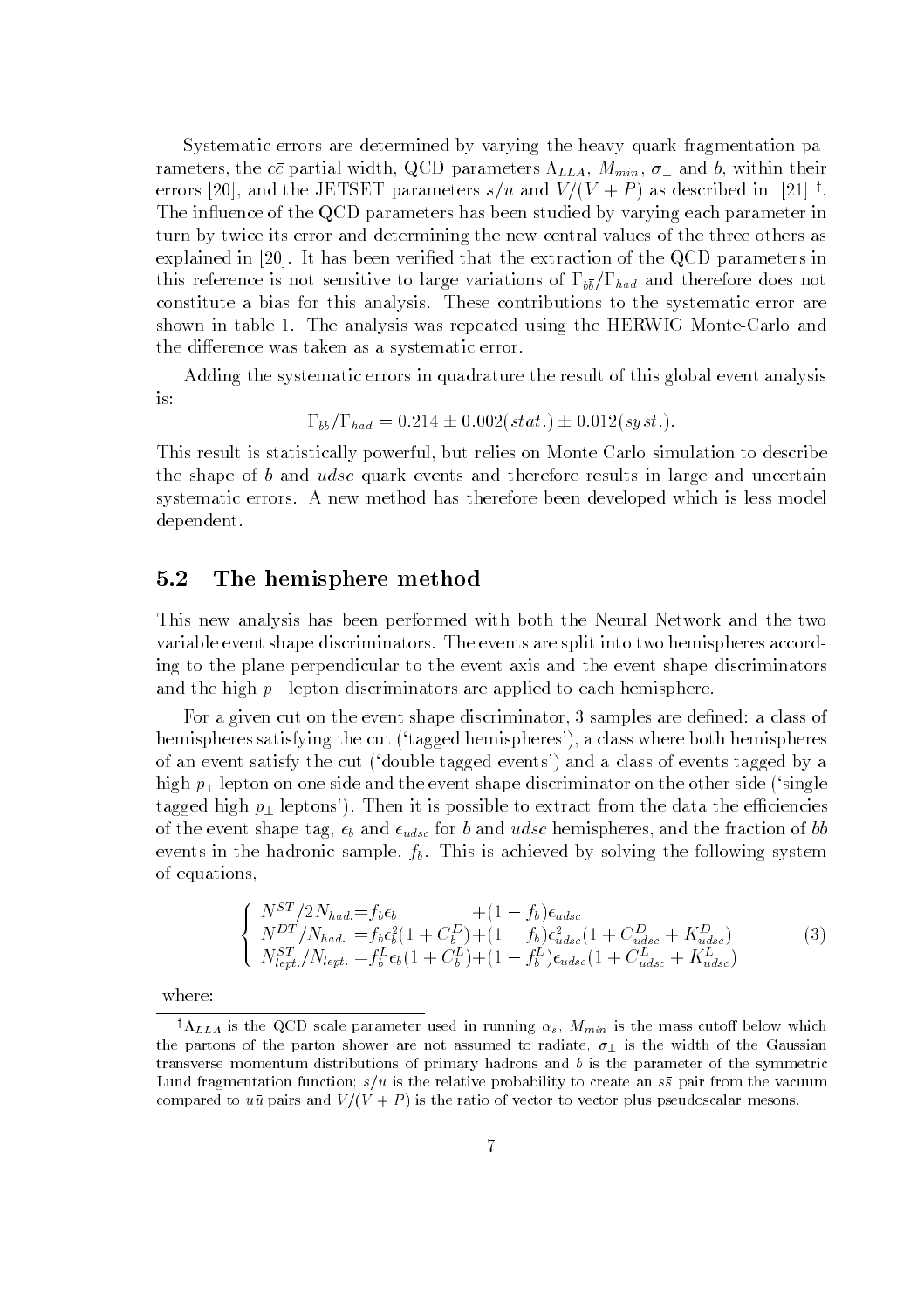$f = f_k$  is the hemisphere  $\theta$ -purity in the high  $p_{\perp}$  lepton sample which is determined by the fit described in section 4.

 $N$ , N and  $N_{lert}$  are the number of  $\tau$  tagged hemispheres", double tagged events" and "single tagged high  $p_{\perp}$  leptons", respectively.  $N_{had.}$  and  $N_{lept.}$  are the total number of hadronic events and high  $p_{\perp}$  lepton tagged hemispheres used for this analysis.

 $-\overline{C_b}$  and  $\overline{C_{udsc}}$  are correction factors which take into account correlations between the two hemispheres due to kinematical constraints (conservation of momentum for instance). They are defined by the following relation:

$$
C_i^D = \frac{\epsilon_i^{DT} - \epsilon_i^2}{\epsilon_i^2} \quad \text{with } i = b, \text{ udsc.} \tag{4}
$$

where  $\epsilon^{DT}$  is the probability that both hemispheres of an event satisfy the cut on the event shape discriminator  $\epsilon^{DT} = N^{DT}/N_{had}$  for  $q\bar{q}$  events).

These two coefficients are determined by using more than one million reconstructed hadronic Monte Carlo events. The values for the coefficient  $C_{udsc}^-$  were obtained for  $c\bar{c}$  and uds events independently.

 $-C_b$  and  $C_{udsc}$  are correction factors which take into account possible correlations between the two hemispheres due to the identification of a high  $p_{\perp}$  lepton, with missing energy carried out by the neutrino, in the opposite hemisphere. They are defined by the following relation:

$$
C_i^L = \frac{\epsilon_i^{lepton} - \epsilon_i}{\epsilon_i} \quad with \ i = b, \ udsc. \tag{5}
$$

where  $\epsilon$  is the probability to tag the hemisphere opposite to the high  $p_{\perp}$  lepton  $\ell^{e}_{\ell}$  =  $N_{lept}$  / $N_{lept}$  for qq events). These two coefficients are consistent with zero in the Monte Carlo. They have been determined in the same way as  $\mathcal{C}_b$  and  $\mathcal{C}_{\textit{udes}}$ by using large samples of reconstructed hadronic Monte Carlo events.

 $-\mathbf{r}_{u\,dsc}$  and  $\mathbf{r}_{u\,dsc}$  are corrections accounting for a higher hemisphere tagging efficiency for charm events  $\epsilon_c$  than for uds events  $\epsilon_{uds}$  (see figure 3). For example, for a cut at 0.3 on the Neural Network output, Monte Carlo predictions give:  $\epsilon_c$  = 0.4309 ± 0.0009 and  $\epsilon_{uds} = 0.3670 \pm 0.0005$  leading to  $\epsilon_{udsc} = 0.3811 \pm 0.0004$ , where the errors are due to our Monte Carlo statistics. These two correction coefficients depend on the fractions  $f_c$  and  $f_c^-$  of cc events in the non-b hadronic and leptonic samples respectively and are given by the following equations:

$$
K_{udsc}^D = \frac{(1 - f_c)f_c(\epsilon_c - \epsilon_{uds})^2}{\epsilon_{udssc}^2} \tag{6}
$$

$$
K_{udsc}^L = \frac{(f_c^L - f_c)(\epsilon_c - \epsilon_{uds})}{\epsilon_{udsc}}.
$$
\n(7)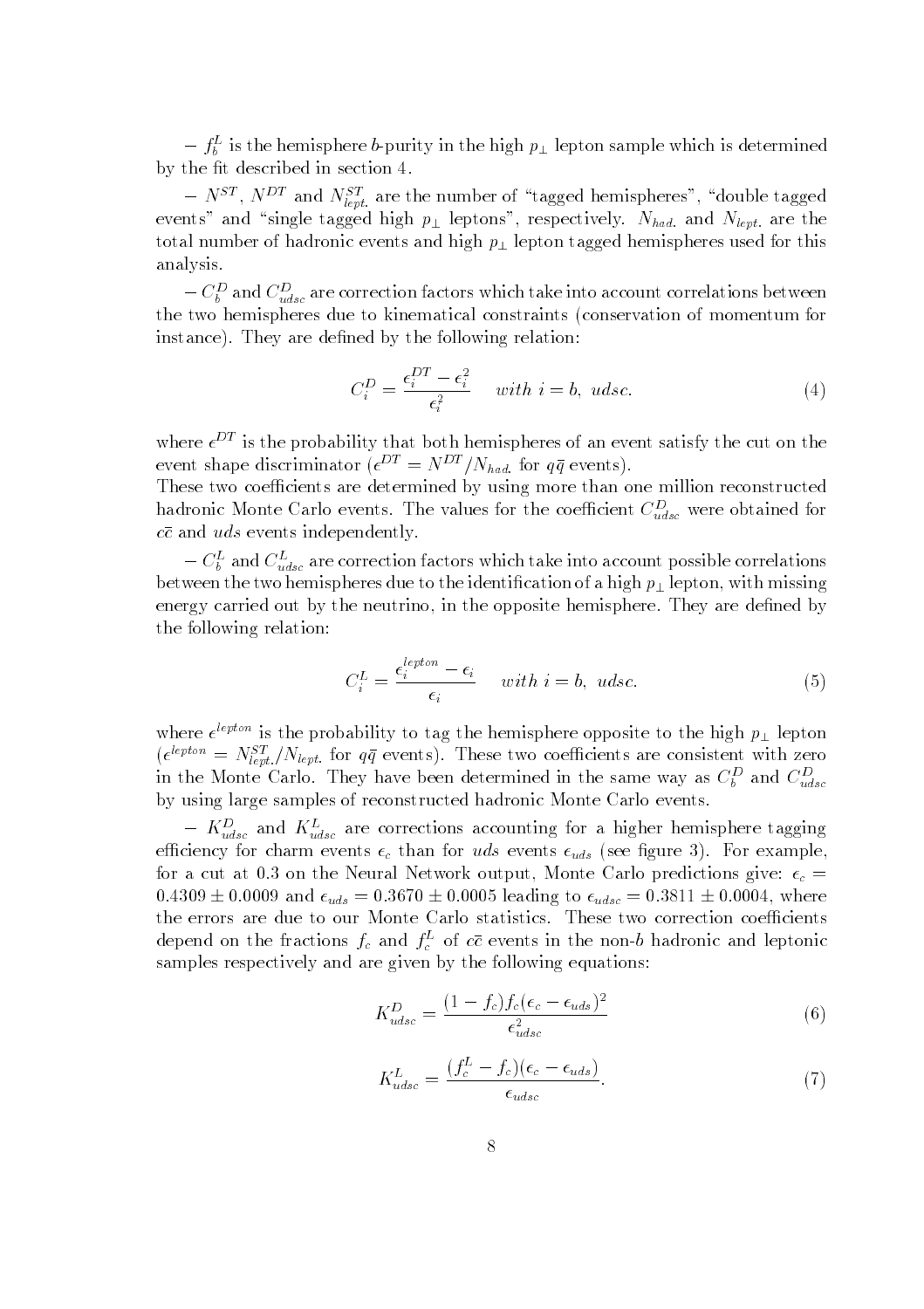The charm fractions are determined by the multi-lepton fit and the values used are:  $f_c = 0.21 \pm 0.02$  and  $f_c = 0.37 \pm 0.07$  [3]. For a given cut on the event shape discriminator,  $\epsilon_c$  and  $\epsilon_{uds}$  are estimated from Monte Carlo and the two coefficients  $K_{udsc}$  and  $K_{udsc}$  calculated. The systematic uncertainty on  $\epsilon_c$  was obtained by varying the Petersen fragmentation parameter for charm within the range .040 to .066 as indicated from a study of  $D^*$  production [18].

The method has been applied in two independent analyses using the two different event shape tags and with the same high  $p_{\perp}$  lepton tag. The cuts on the two event shape discriminators and on the  $p_{\perp}$  of the leptons were chosen to minimize the combined statistical and systematic errors on the result and in both cases the optimal cut gives the b-tag efficiency,  $\epsilon_b$ , about 75%. The correction coefficients were separately calculated from the Monte Carlo and table 2 lists the correction coefficients used for the two analyses. In order to derive the value of  $\Gamma_{b\bar{b}}/\Gamma_{had}$  from the measurement of  $f_b$ , it is necessary to take into account the difference of acceptance between  $b\overline{b}$  events and all hadronic events. Table 2 gives this correction,  $\Delta_{acc}$  defined as the ratio of the acceptance of *60* events to all *qq* events, which is obtained from the Monte Carlo, the correction is higher for the Neural Network analysis due to the additional event selection cut described in section 2. The results for the two analyses are given in table 3. The Neural Network analysis has a higher efficiency for a given b-purity and this leads to a slightly improved statistical error on  $\Gamma_{b\overline{b}}/\Gamma_{had}$ .

| Parameter      | Parameter value    |                                | Correction factor on $\Gamma_{b\overline{b}}/\Gamma_{had}$ |                                |
|----------------|--------------------|--------------------------------|------------------------------------------------------------|--------------------------------|
|                |                    | Two Variables   Neural Network |                                                            | Two Variables   Neural Network |
| udsc           | $0.009 \pm 0.0014$ | $0.033 \pm 0.0020$             | 0.967                                                      | 0.915                          |
| $C_b^D$        | $0.003 \pm 0.001$  | $0.001 \pm 0.001$              | 0.988                                                      | 0.997                          |
| $C^{L}_{udsc}$ | $0.007 \pm 0.015$  | $-0.001 \pm 0.016$             | 1.002                                                      | 1.000                          |
| $C_k^L$        | $-0.001 \pm 0.001$ | $-0.001 \pm 0.001$             | 0.996                                                      | 0.996                          |
| $K_{udsc}^D$   | $0.004 \pm 0.002$  | $0.005 \pm 0.002$              | 0.983                                                      | 0.989                          |
| $K_{udsc}^L$   | $0.061 \pm 0.015$  | $0.060 \pm 0.015$              | 1.017                                                      | 1.014                          |
| $\Delta_{acc}$ | $1.002 \pm 0.001$  | $1.013 \pm 0.002$              | 0.998                                                      | 0.987                          |

Table 2: Correction coefficients from Monte Carlo for the two analyses with the different event shape discriminators. Note that the errors on the corrections coefficients are statistical except for  $K_{udsc}$  and  $K_{udsc}$  where the errors are systematic.

Taking into account the statistical correlation between the analyses, which is 66%, the two results are in agreement and they are combined using the procedure of reference [22], to yield the value  $\Gamma_{b\overline{b}}/\Gamma_{had} = 0.228 \pm 0.005$ .

To check the stability of the result for be $_{00}$  p  $_{hwa}$ , the analyses have been repeated. using different cuts on their respective event shape discriminators, for  $p_1^{new} > 1.25$  $\sigma$  results of the resulting values of  $\sigma$  by  $\sigma$  had are plotted in  $\sigma$  are plotted in basis ( )  $\sigma$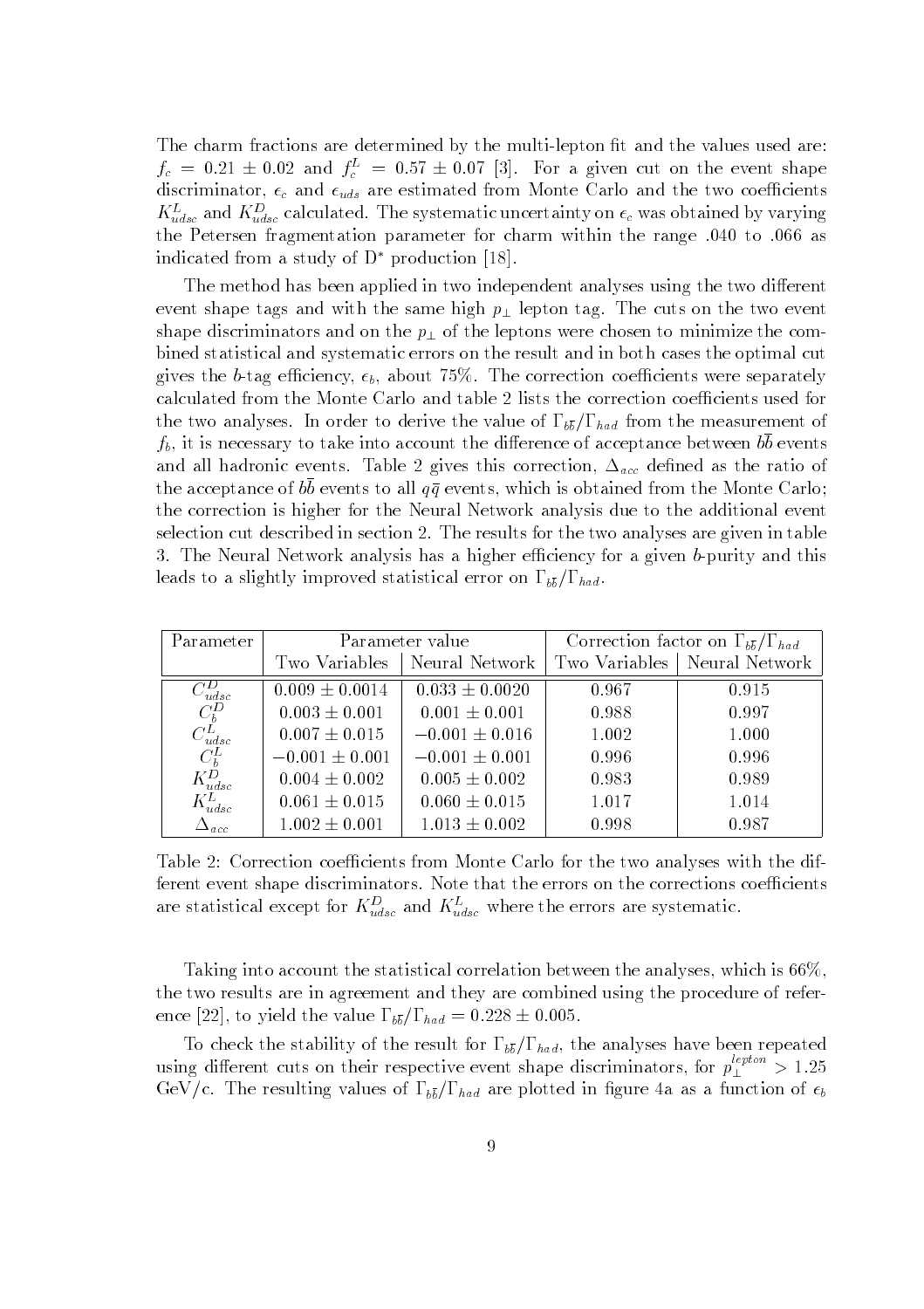for each cut. The lepton  $p_{\perp}$  requirement has also been varied, with the discriminator cuts set to the chosen value of each analysis, as shown in figure 4b. These checks show that the determination of  $\Gamma_{b\bar{b}}/\Gamma_{had}$  is independent of the cuts within the errors.

Both analyses have been checked with Monte Carlo events and the results are summarized in table 3. This table also shows the efficiencies,  $\epsilon_b$  and  $\epsilon_{udsc}$ , which are obtained from the data. While for the Neural Network analysis these efficiencies are the same for data and Monte Carlo, there is a significant difference in the efficiencies for the Two Variable analysis, indicating that the variables used are not well described by the simulation. Since the nature of the method is to obtain these efficiencies from the data the result is not affected by this discrepency.

| analysis       | parameter                             | Data                |       | MC True   MC Extracted |
|----------------|---------------------------------------|---------------------|-------|------------------------|
| Two Variables  | $\epsilon_{h}$                        | $0.725 \pm 0.004$   | 0.747 | $0.745 \pm 0.003$      |
|                | $\epsilon_{udsc}$                     | $0.390 \pm 0.002$   | 0.421 | $0.421 \pm 0.002$      |
|                | $\Gamma_{b\overline{b}}/\Gamma_{had}$ | $0.2292 \pm 0.0061$ | 0.219 | $0.221 \pm 0.005$      |
| Neural Network | $\epsilon_b$                          | $0.762 \pm 0.004$   | 0.751 | $0.752 \pm 0.002$      |
|                | $\epsilon_{udsc}$                     | $0.380 \pm 0.002$   | 0.381 | $0.381 \pm 0.002$      |
|                | $\Gamma_{b\overline{b}}/\Gamma_{had}$ | $0.2274 \pm 0.0054$ | 0.219 | $0.221 \pm 0.004$      |

 $\sim$  1. Results on the two hemisphere and for the two hemisphere analyses together with  $\sim$ efficiencies for tagging b and  $udsc$  events as extracted from the data. Also shown are the results of tests of the analyses on simulated events. The `MC True' values are obtained knowing the true flavour of the generated events in the sample and the 'MC Extracted' values are obtained using the analysis methods as applied to the data.

The main systematic errors in the measurement arise from the uncertainties in the purity  $f_b^*$  of the high  $p_{\perp}$  lepton tag and in the correction factors  $\cup_{udsc}^{-1}, \cup_{udsc}^{+}$  and  $C_b^{\Gamma}$ . The contributions from the different sources of systematic error are fisted in table 4. The uncertainties in the correction coefficients  $C_{b, u d s c}$ , are dominated by Monte Carlo statistics; varying input parameters to the Monte Carlo within the ranges in table 1 leads to much smaller systematic effects than this level of statistical precision. For example, the largest effect identified is from  $b$  fragmentation where the systematic table 2. Oncertainties in the coemcients  $K_{udsc}^{-1}$  and  $K_{udsc}^{-1}$  result from uncertainties in  $\epsilon_c, f_c$  and  $f_c$  as in equations 6 and 7. These K coefficients produce anticorrelated and nearly cancelling changes in  $\Gamma_{b\overline{b}}/\Gamma_{had}$  and so the sensitivity to these parameters is diminished.

The systematic errors for the two analyses are highly correlated and the combined systematic error is taken as an average, giving the result of the combined analysis as

$$
\Gamma_{b\overline{b}}/\Gamma_{had} = 0.228 \pm 0.005(stat.) \pm 0.005(syst.)
$$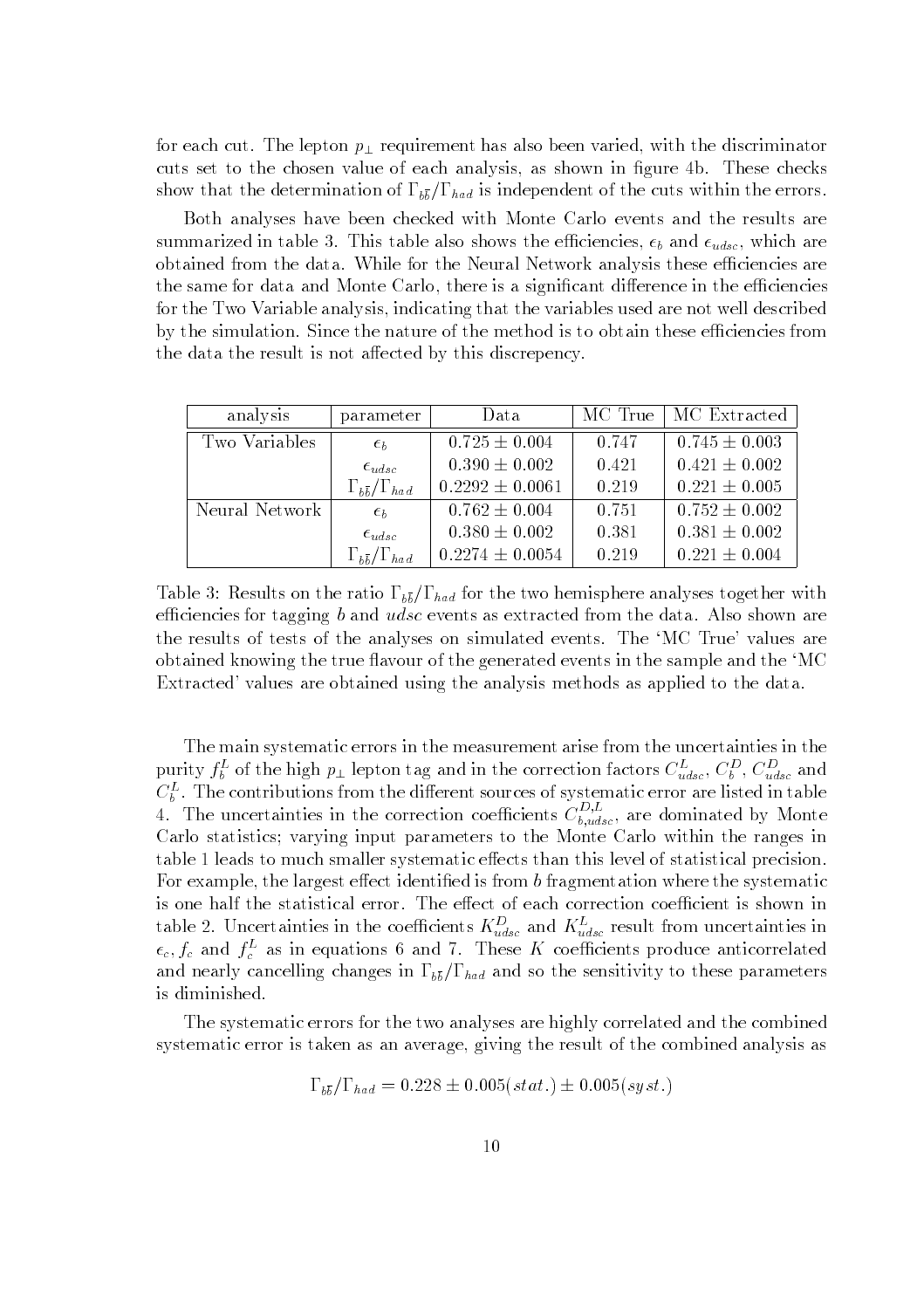| Source                  | Two Variables | Neural Network |
|-------------------------|---------------|----------------|
|                         | $\pm 0.0037$  | $\pm 0.0037$   |
|                         | $\pm 0.0011$  | $\pm 0.0010$   |
| $C^{D}_{udsc} \over T}$ | $\pm 0.0013$  | $\pm 0.0016$   |
|                         | $\pm 0.0010$  | $\pm 0.0010$   |
| $C^L_{udsc}$            | $\pm 0.0011$  | ±0.0010        |
| $\epsilon_c$            | $\pm 0.0008$  | $\pm 0.0008$   |
| $f_c$                   | $\pm 0.0005$  | $\pm 0.0005$   |
| $f_c^L$                 | $\pm 0.0006$  | $\pm 0.0006$   |
| backgrounds             | $\pm 0.0006$  | $\pm 0.0001$   |
| geometrical effects     | $\pm 0.0007$  | ±0.0007        |
| acceptance              | $\pm 0.0002$  | $\pm 0.0004$   |
| Total                   | $\pm 0.0046$  | $\pm 0.0046$   |

 $\frac{1}{2}$  and  $\frac{1}{2}$  is the state systematic error on both  $\frac{1}{2}$  becomes the systematic error on both  $\frac{1}{2}$ 

## 6 Conclusion

The ratio  $\Gamma_{b\bar{b}}/\Gamma_{had}$  has been measured using analyses based on event shape variables. An analysis applying a Neural Network to the global events shape is found to suffer from large systematic uncertainties due to the fragmentation process. As a consequence a new method has been developed, where each event is split into two hemispheres and the discrimination between Z decays into b quarks and light quarks is obtained using both event shape discriminators and a high  $p_{\perp}$  lepton tag. This procedure has been applied using two different shape discriminators, one based on a Neural Network and the other on a likelihood built from two variables. The two analyses give consistent results and have been combined, giving the result:

$$
\Gamma_{b\overline{b}}/\Gamma_{had} = 0.228 \pm 0.005(stat.) \pm 0.005(syst.).
$$

Because of the uncertainties in its systematic error the result from the global event method is not included in this average.

## Acknowledgement

We would like to thank our colleagues of the CERN accelerator divisions for the excellent performance of the LEP accelerator. Thanks are also due to the many engineering and technical personnel at CERN and at the home institutes for their contributions toward the success of ALEPH. Those of us not from member states wish to thank CERN for its hospitality.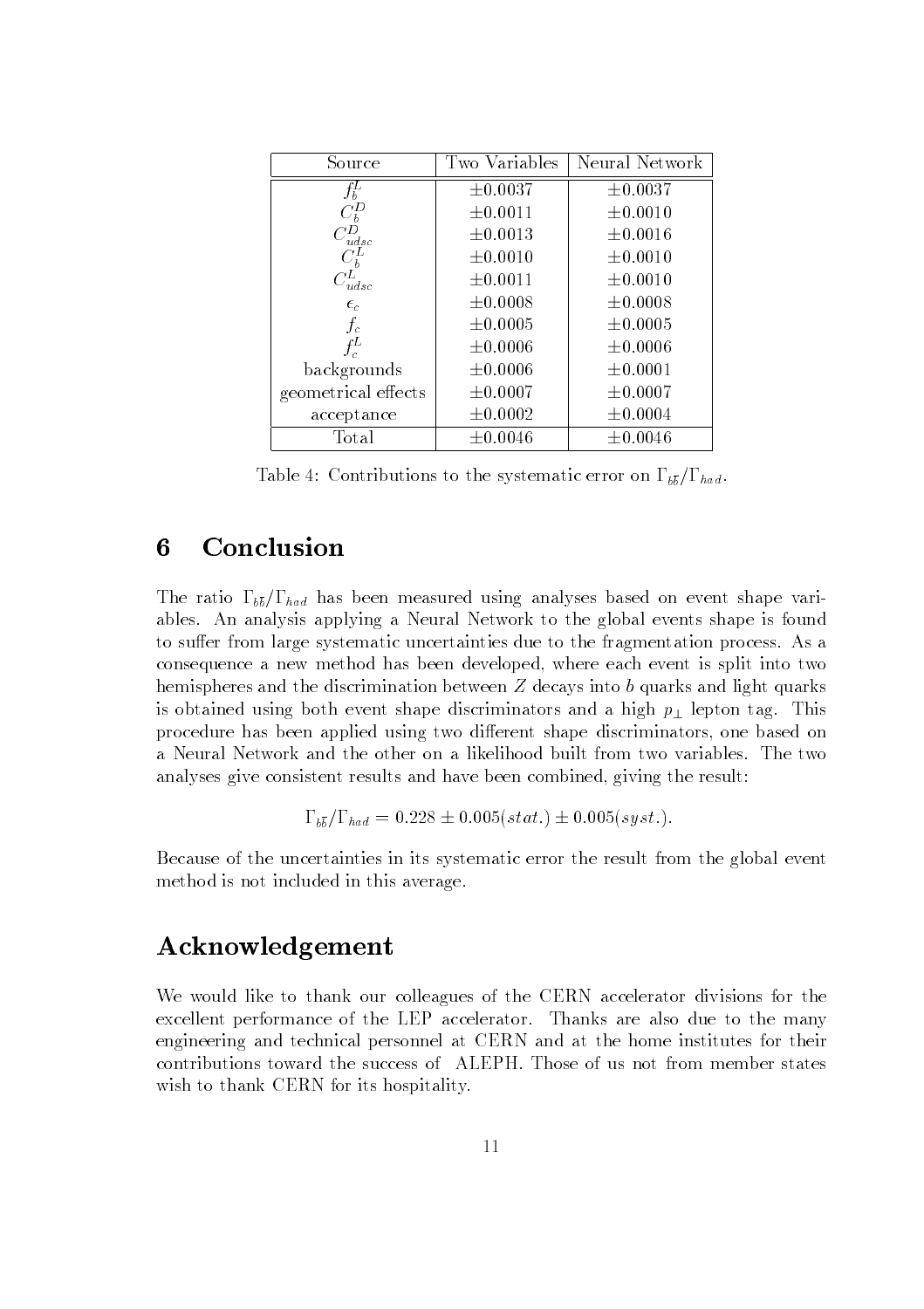# $\bf Appendix$  – Definitions of the Neural Network Variables

Only brief descriptions are given here of the event shape variables used in the Neural Network. Details can be found in [11] and in the references given below.

#### A) Variables for Neural Network of global event method

 $\bullet$  A(1) is the Boosted Jet Sphericity Product. Instead of the hemispheres the two most energetic jets of the event are boosted with  $\beta_{boost} = 0.965$  [6].

 $\bullet$  A(2) and A(3) are respectively the third and fifth Fox-Wolfram-Moments [23] normalized to the  $0^{th}$  moment.

 $\bullet$  A(4) is the momentum of the leading particle of the event normalized to the sum of the momenta of the selected particles  $(P_{total})$ .

 $\bullet$  A(5) is the sum of the momentum components perpendicular to the event plane of the selected particles normalized to  $P_{total}$  [19].

•  $A(6)$  is the transverse mass of the event [24].

 $\bullet$  A(7) is the mass of the most energetic jet of the event.

 $\bullet$  A(8) is the sum of the squared transverse momentum of the particles in the jet with respect to the jet axis of the most energetic jet of the event.

 $\bullet$  A(9) is the transverse momentum of the leading particle of the energetic jet of the event with respect to the jet axis.

#### B) Variables for Neural Network of hemisphere method

 $\bullet$  B(1) is the same as A(8) but for the most energetic jet of the hemisphere.

 $\bullet$  B(2) and B(3) are the longitudinal momentum of the leading and of the second leading particle of the most energetic jet of the hemisphere with respect to the jet axis.

• B(4) is the boosted sphericity ( $\beta_{boost} = 0.965$ ) of the most energetic jet of each hemisphere.

 B(5) is the product of the sum of the transverse momenta by the sum of the iongitudinal momenta normalized to  $P_{total}$  where  $P_{total}$  is the sum of the momentum of all the tracks of the hemisphere.

 $\bullet$  B(6) is the invariant mass of the three most energetic particles of the most energetic jet [25].

 $\bullet$  B(7), B(8) and B(9) are the directed sphericities described in [25].

### References

- [1] M. Veltman, Nucl. Phys. B123 (1977) 89.
- [2] A. A. Akhundov, D. Yu Bardin and T. Riemann, Nucl. Phys. B276 (1986) 1. J. Bernabéu, A. Pich and A. Santamaria, Phys. Lett. **B200** (1988) 569. W. Beenakker and W. Hollik, Z. Phys. C40 (1988) 141.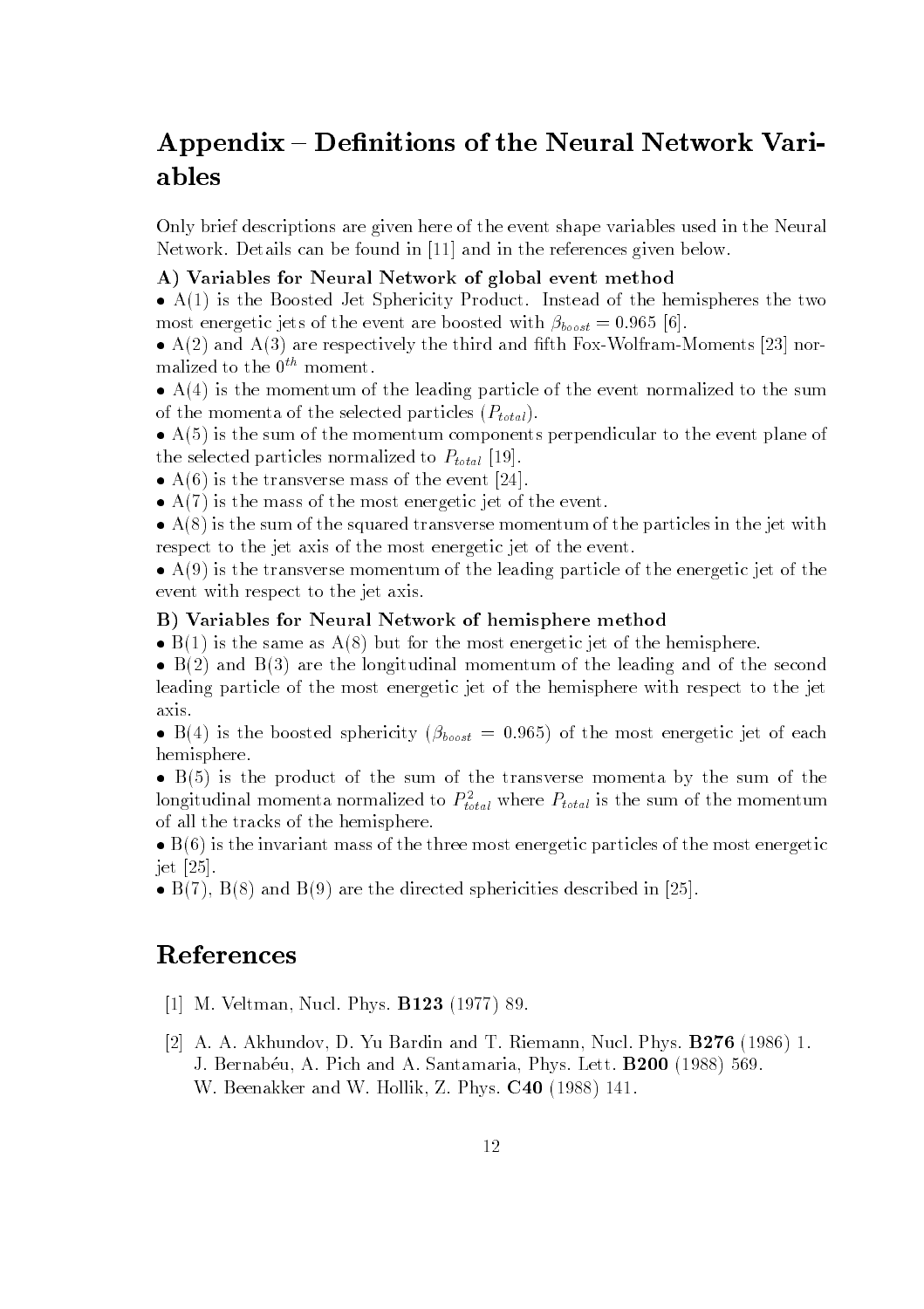B. W. Lynn and R. G. Stuart, Phys. Lett. B252 (1990) 676. J. Bernabéu, A. Pich and A. Santamaria, Nucl. Phys. B363 (1991) 326.

- [3] D. Buskulic et al., ALEPH Collab., Heavy Flavour Quark Production and Decay using Prompt Leptons in the ALEPH Detector, in preparation.
- $\left[4\right]$  P. Ferret, ALET II Conab., *Pression Measurements of*  $\left(2\right) \rightarrow 00$ , presented at La Thuile, Aosta Valley, March 7-13 1993, LPC preprint PCCF RI 9313.
- [5] P. D. Acton et al OPAL Collab., CERN PPE/93-46 (1993). B. Adeva et al., L3 Collab., Phys. Lett. 261B (1991) 177. P. Abreu et al, DELPHI Collab., Z. Phys. C56 (1992) 47.
- [6] W. Braunschweig et al., TASSO Collab., Z. Phys. C44 (1989) 1.
- [7] D. Decamp et al., ALEPH Collab., Nucl. Inst. and Meth.  $\mathbf{A294}$  (1990) 121.
- [8] D. Decamp et al., ALEPH Collab., Phys. Lett. **B246** (1990) 306.
- [9] W. Bartel et al., JADE Collab., Z. Phys. C33 (1986) 23. S. Bethke *et al.*, JADE Collab., Phys. Lett. **B213** (1988) 235.
- [10] J. E. Campagne and R. Zitoun, Z. Phys. C43 (1989) 469. T. Sjostrand and M. Bengtsson, Comp. Phys. Com. 43 (1987) 367.
- [11] J. Proriol et al., Neural Network: from biology to High Energy Physics, editors: O. Benhar et al., Ets. Editrice Pisa (1992).
- [12] M.S. Srivastava and E.M. Carter, An introduction to applied multivariate statistics, North-Holland Amsterdam (1983).
- [13] D. Decamp et al., ALEPH Collab., Phys. Lett. **B244** (1990) 551, D. Decamp et al., ALEPH Collab., Phys. Lett.  $\bf{B263}$  (199 1) 325.
- [14] G. Altarelli *et al.*, Nucl Phys. B208 (1982) 365.
- [15] B. Grinstein et al., Phys. Rev. Lett. 56 (1986) 298. B. Grinstein et al., Phys. Rev. D 39 (1989) 799.
- [16] B. Adeva et al, L3 Collab., CERN-PPE/93-60 (1993) P. Abreu et al, DELPHI Collab., Phys. Lett. 295B (1992) 383.
- [17] D. Decamp et al., ALEPH Collab., Heavy Flavour Physics with Leptons, Contributed paper to the  $XXVI^{th}$  International Conference on High Energy Physics, 6-12 August 1992, Dallas.
- [18] D. Decamp et al., ALEPH Collab., Production of Charmed Mesons in Z decays, Contributed paper to the  $XXVI^{th}$  International Conference on High Energy Physics, 6-12 August 1992, Dallas.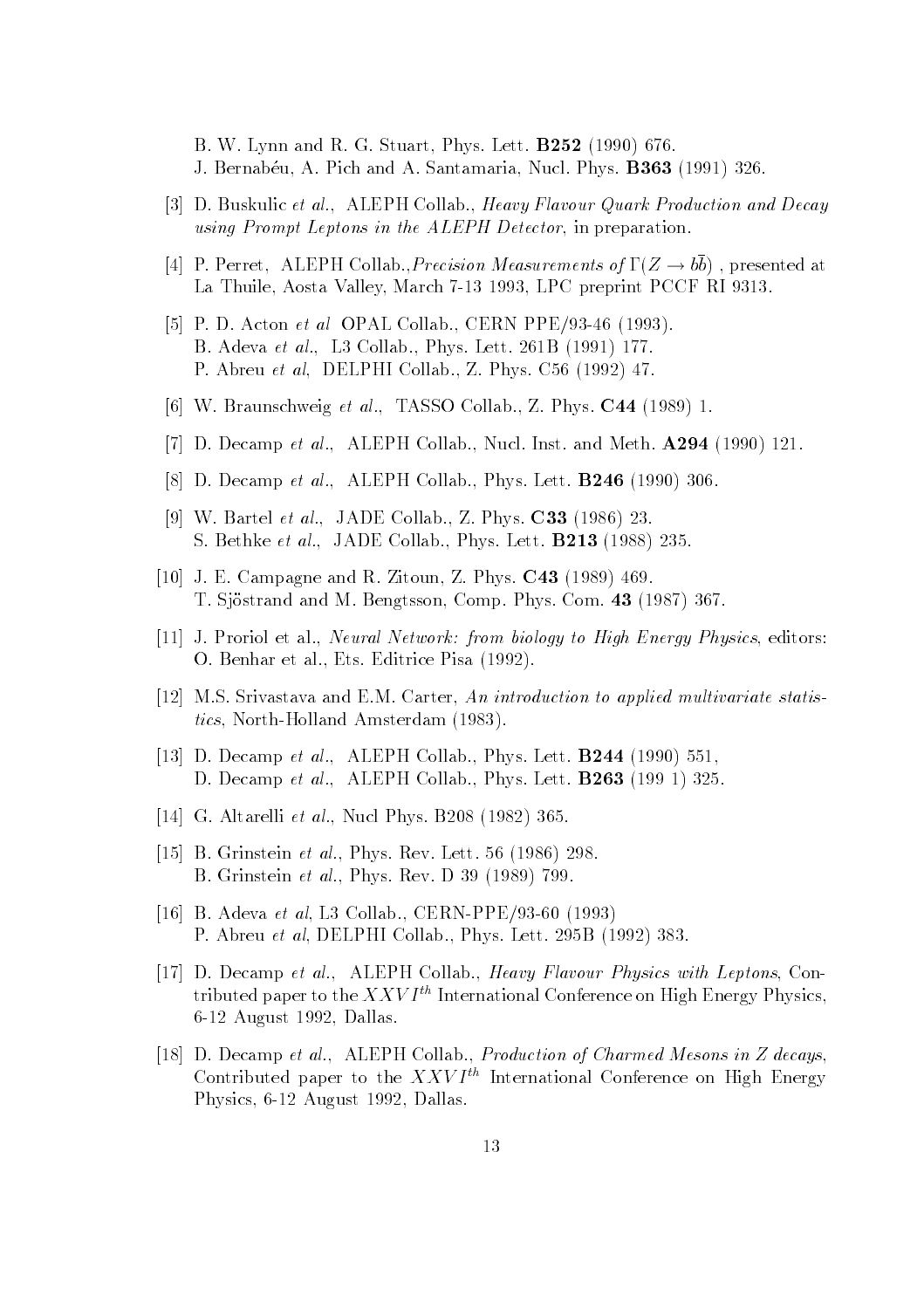- [19] B. Brandl, University of Heidelberg preprint HD-IHEP 91-7. B. Brandl, ALEPH Coll., XXVIIth Rencontres de Moriond on Electroweak Interactions and Unified Theories, March 15-22, 1992.
- [20] D. Buskulic et al., ALEPH Collab., Z. Phys. C55 (1992) 209.
- [21] D. Decamp et al., ALEPH Collab., Phys. Lett. 259B (1991) 377.
- [22] L. Lyons, et al., Nucl. Inst. and Meth. A270 (1988) 110.
- [23] G. C. Fox, S. Wolfram, Phys. Rev. Lett. 23 (1978) 1581 and Nucl. Phys. B149 (1979) 413.
- [24] W. Bartel *et al.*, JADE collab., Phys. Lett. 146B (1984) 437.
- [25] L. Bellantoni, J. S. Conway, J. E. Jacobsen, Y. B. Pan, Sau Lan Wu, Nucl. Inst. and Meth. A310 (1991) 618.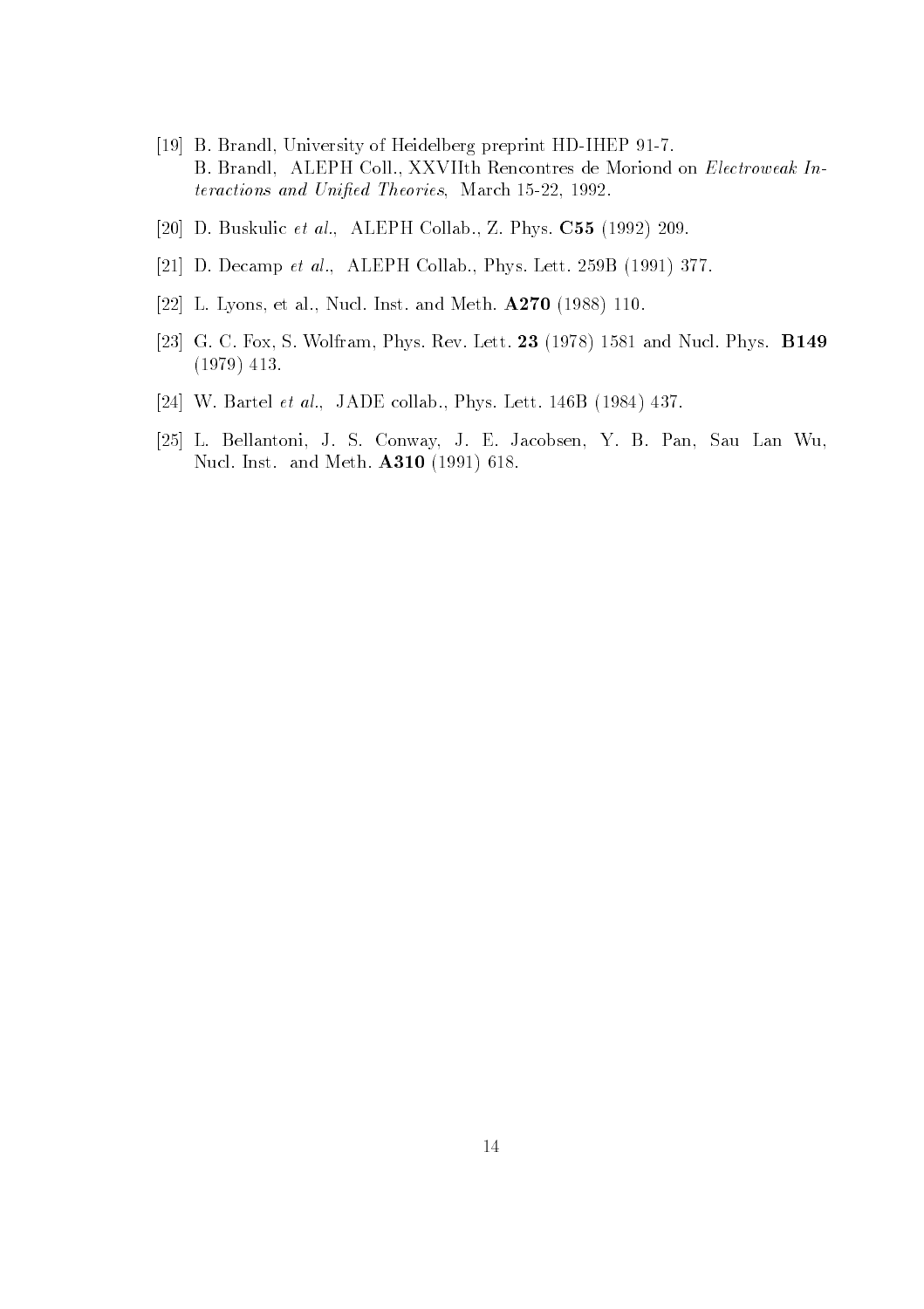

Figure 1: Distributions of quantities used in the two variable hemisphere method, (a) Lateral mass variable, (b) Moment of inertia variable, for different flavour Monte Carlo events: <sup>b</sup> solid line, <sup>c</sup> dotted, uds dashed. (All curves are normalised to have the same area.)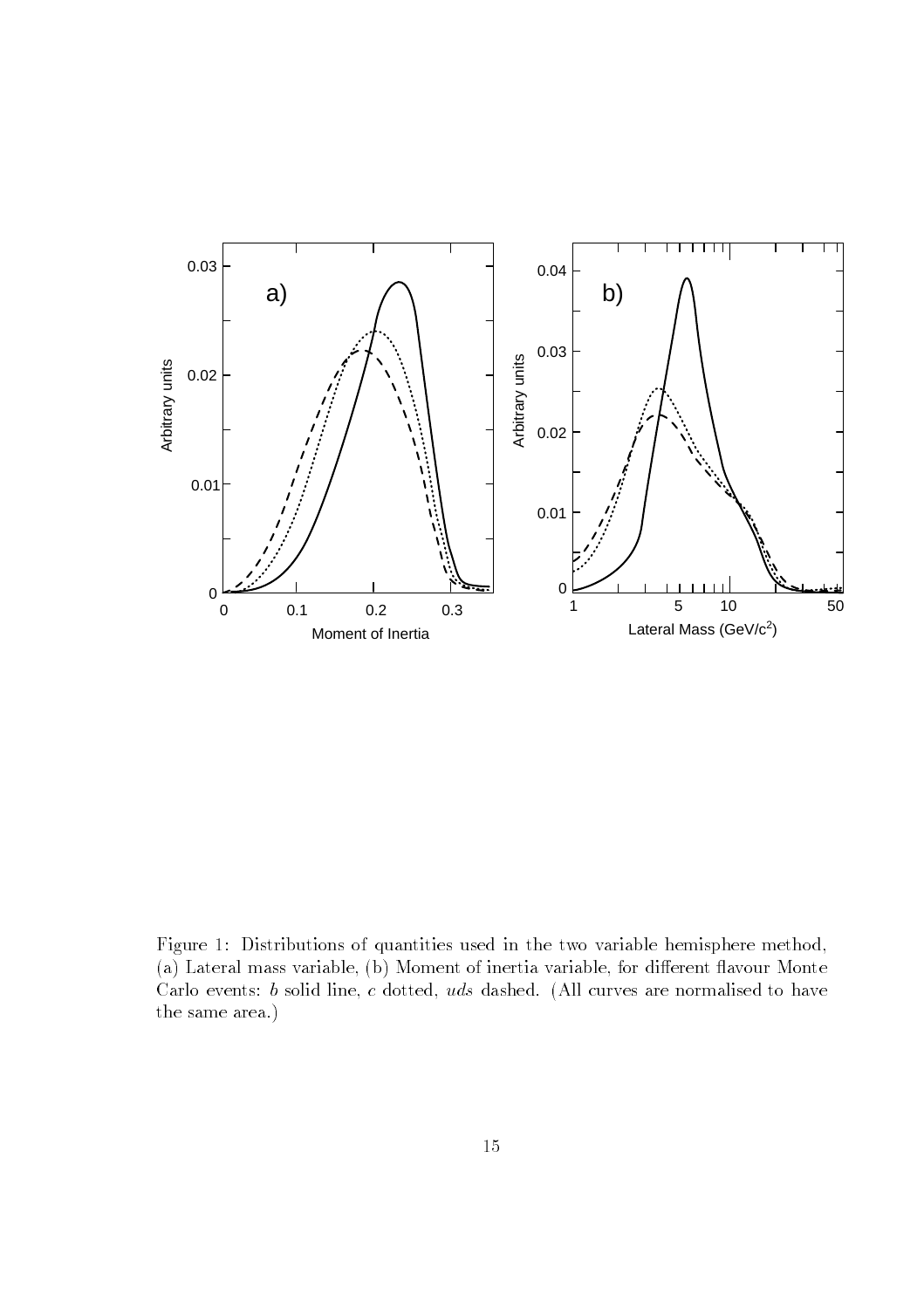

Figure 2: Shape of the Neural Network discriminator output for the Global Event analysis, for data (points) and full  $q\bar{q}$  Monte Carlo (solid histogram) with the contribution from b <sup>b</sup> (dotted histogram).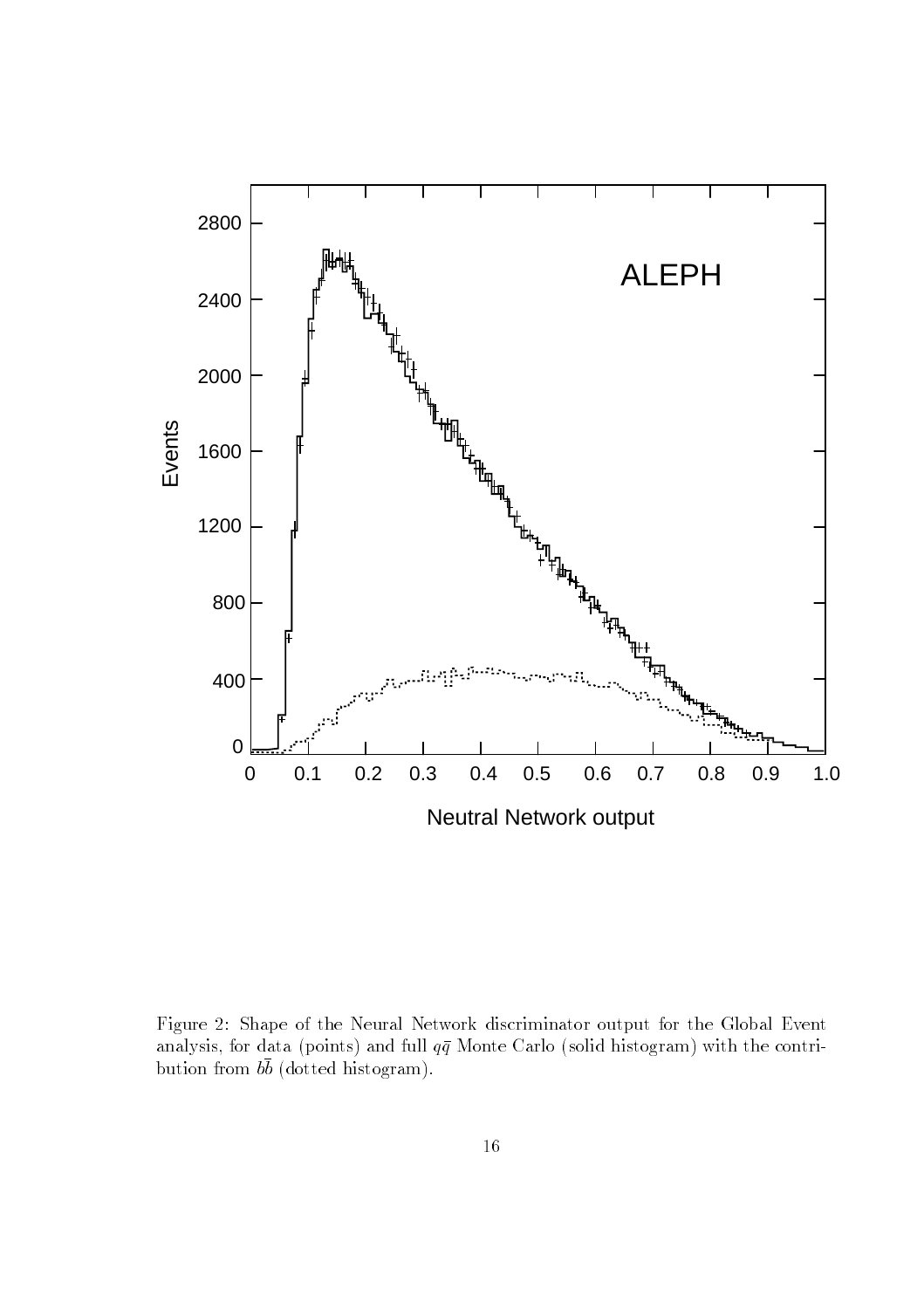

Figure 3: Neural Network output from the hemisphere method: b <sup>b</sup> Monte Carlo (solid histogram),  $c\bar{c}$  Monte Carlo (dotted histogram) uds Monte Carlo (dashed histogram).